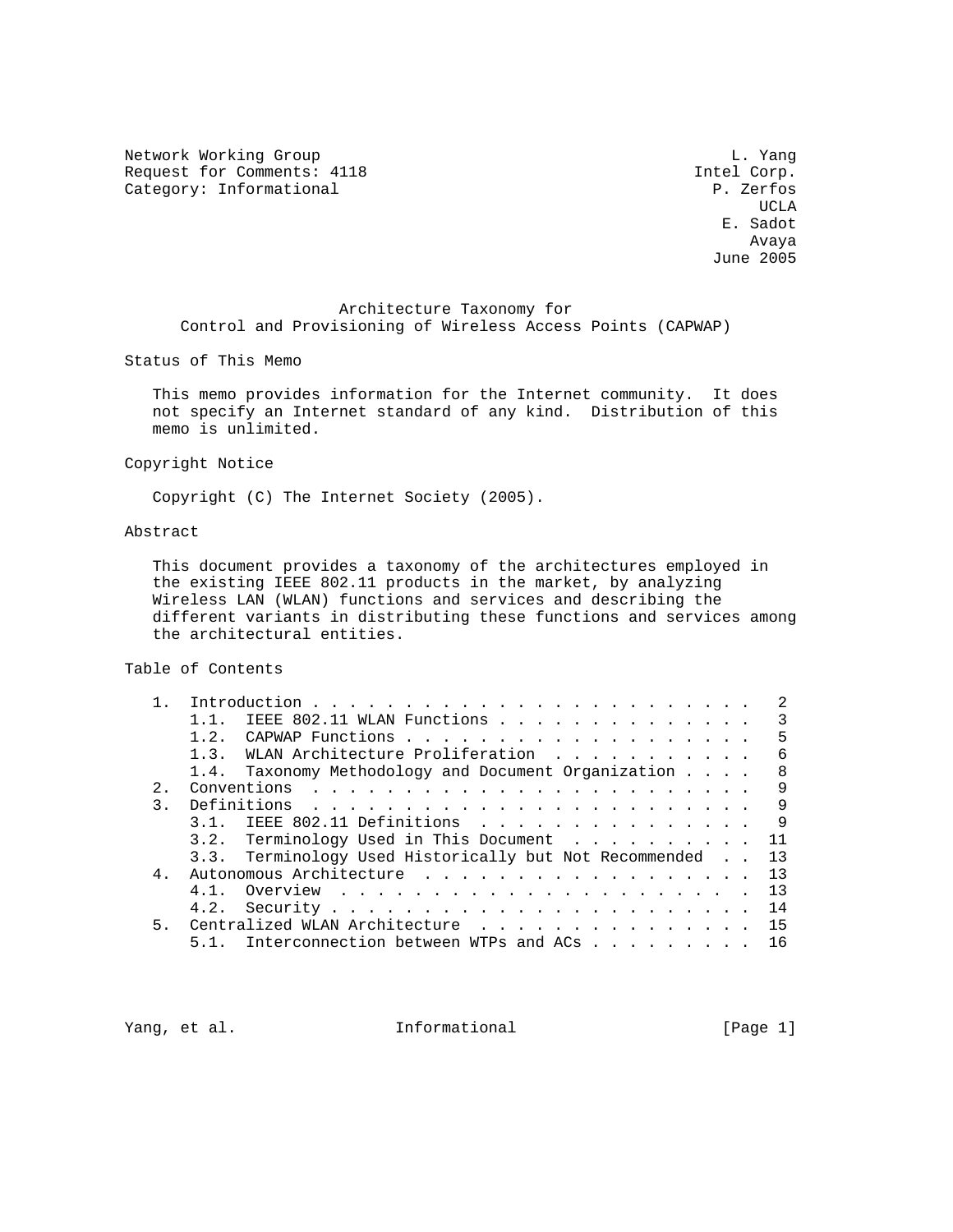|    | Overview of Three Centralized WLAN Architecture<br>5.2.           |
|----|-------------------------------------------------------------------|
|    | 17                                                                |
|    | 19<br>5.3.                                                        |
|    | 22<br>5.4.                                                        |
|    | 27<br>5.5.                                                        |
|    | 27<br>Comparisons of Local MAC, Split MAC, and Remote MAC<br>5.6. |
|    | 2.9<br>Communication Interface between WTPs and $ACs$<br>5.7.     |
|    | 29<br>5.8.                                                        |
|    | 30<br>5.8.1. Client Data Security                                 |
|    | 5.8.2. Security of Control Channel between                        |
|    | 30<br>the WTP and AC                                              |
|    | 31<br>5.8.3. Physical Security of WTPs and ACs                    |
|    | 6. Distributed Mesh Architecture 32                               |
|    | 32<br>6.1. Common Characteristics                                 |
|    | 33                                                                |
| 7. | 33                                                                |
| 8. | 36                                                                |
| 9. |                                                                   |
|    | 39                                                                |

### 1. Introduction

 As IEEE 802.11 Wireless LAN (WLAN) technology matures, large scale deployment of WLAN networks is highlighting certain technical challenges. As outlined in [2], management, monitoring, and control of large number of Access Points (APs) in the network may prove to be a significant burden for network administration. Distributing and maintaining a consistent configuration throughout the entire set of APs in the WLAN is a difficult task. The shared and dynamic nature of the wireless medium also demands effective coordination among the APs to minimize radio interference and maximize network performance. Network security issues, which have always been a concern in WLANs, present even more challenges in large deployments and new architectures.

 Recently many vendors have begun offering partially proprietary solutions to address some or all of the above mentioned problems. Since interoperable systems allow for a broader choice of solutions, a standardized interoperable solution addressing the aforementioned problems is desirable. As the first step toward establishing interoperability in the market place, this document provides a taxonomy of the architectures employed in existing WLAN products. We hope to provide a cohesive understanding of the market practices for the standard bodies involved (including the IETF and IEEE 802.11). This document may be reviewed and utilized by the IEEE 802.11 Working Group as input in defining the functional architecture of an AP.

Yang, et al. **Informational** [Page 2]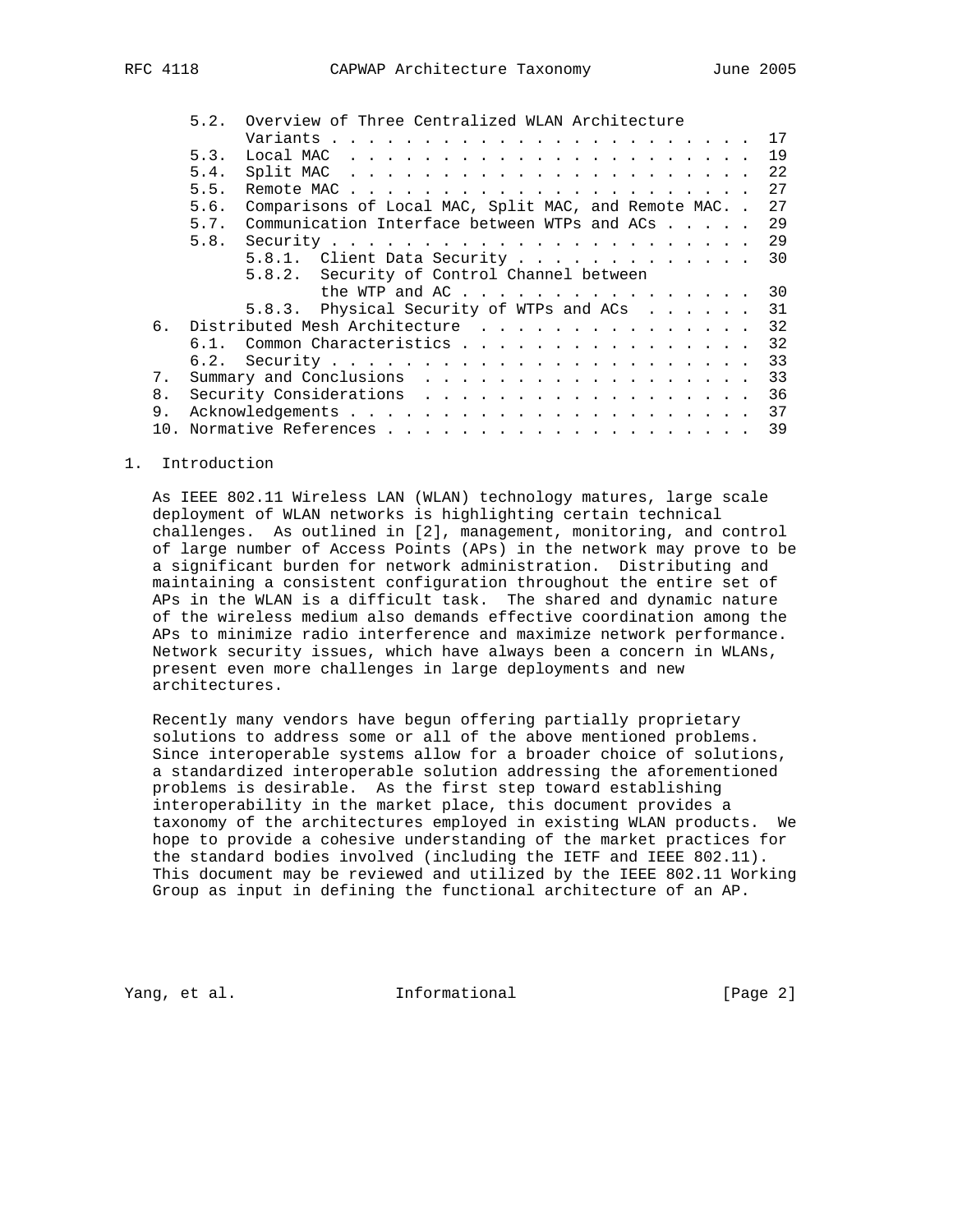# 1.1. IEEE 802.11 WLAN Functions

 The IEEE 802.11 specifications are wireless standards that specify an "over-the-air" interface between a wireless client Station (STA) and an Access Point (AP), and also among wireless clients. 802.11 also describes how mobile devices can associate into a basic service set (BSS). A BSS is identified by a basic service set identifier (BSSID) or name. The WLAN architecture can be considered as a type of 'cell' architecture, in which each cell is the Basic Service Set (BSS), and each BSS is controlled by the AP. When two or more APs are connected via a broadcast layer 2 network and all are using the same SSID, an extended service set (ESS) is created.

 The architectural component used to interconnect BSSs is the distribution system (DS). An AP is an STA that provides access to the DS by providing DS services, as well as acting as an STA. Another logical architectural component, portal, is introduced to integrate the IEEE 802.11 architecture with a traditional wired LAN. It is possible for one device to offer both the functions of an AP and a portal.

 IEEE 802.11 does not specify the details of DS implementations explicitly. Instead, the 802.11 standard defines services that provide functions that the LLC layer requires for sending MAC Service Data Units (MSDUs) between two entities on the network. These services can be classified into two categories: the station service (SS) and the distribution system service (DSS). Both categories of service are used by the IEEE 802.11 MAC sublayer. Station services consist of the following four services:

- o Authentication: Establishes the identity of one station as a member of the set of stations that are authorized to associate with one another.
- o De-authentication: Voids an existing authentication relationship.
- o Confidentiality: Prevents the content of messages from being read by others than the intended recipients.
- o MSDU Delivery: Delivers the MAC service data unit (MSDU) for the stations.

 Distribution system services consist of the following five services:

 o Association: Establishes Access Point/Station (AP/STA) mapping and enables STA invocation of the distribution system services.

Yang, et al. 100 Informational 100 [Page 3]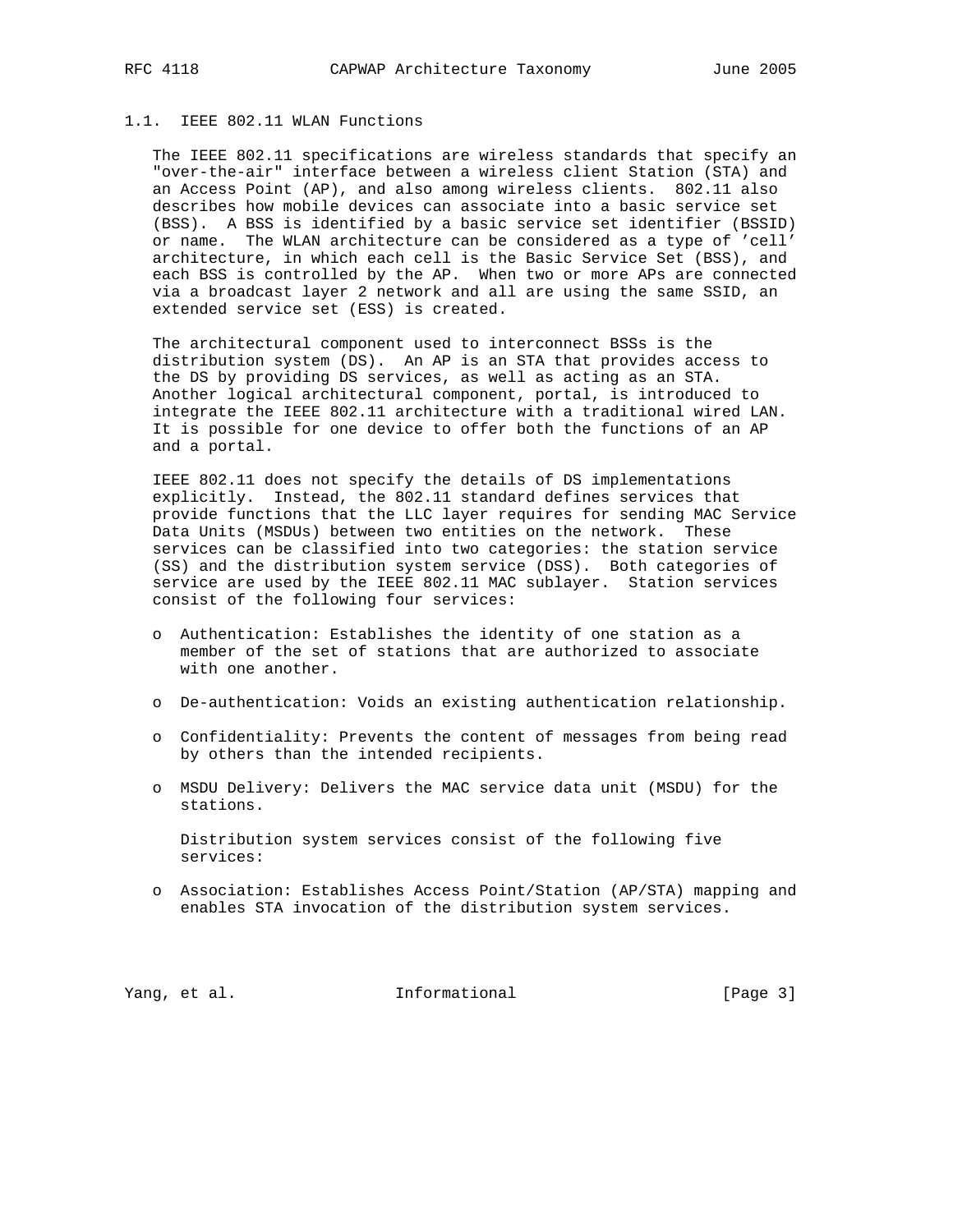- - o Disassociation: Removes an existing association.
	- o Reassociation: Enables an established association (between AP and STA) to be transferred from one AP to another or the same AP.
	- o Distribution: Provides MSDU forwarding by APs for the STAs associated with them. MSDUs can be either forwarded to the wireless destination or to the wired (Ethernet) destination (or both) using the "Distribution System" concept of 802.11.
	- o Integration: Translates the MSDU received from the Distribution System to a non-802.11 format and vice versa. Any MSDU that is received from the DS invokes the 'Integration' services of the DSS before the 'Distribution' services are invoked. The point of connection of the DS to the wired LAN is termed as 'portal'.

 Apart from these services, the IEEE 802.11 also defines additional MAC services that must be implemented by the APs in the WLAN. For example:

- o Beacon Generation
- o Probe Response/Transmission
- o Processing of Control Frames: RTS/CTS/ACK/PS-Poll/CF-End/CF-ACK
- o Synchronization
- o Retransmissions
- o Transmission Rate Adaptation
- o Privacy: 802.11 Encryption/Decryption

 In addition to the services offered by the 802.11, the IEEE 802.11 WG is also developing technologies to support Quality of Service (802.11e), Security Algorithms (802.11i), Inter-AP Protocol (IAPP, or 802.11F -- recommended practice) to update APs when a STA roams from one BSS to another, Radio Resource Measurement Enhancements (802.11k), etc.

 IEEE 802.11 does not specify exactly how these functions are implemented, nor does it specify that they be implemented in one physical device. It only requires that the APs and the rest of the DS together implement all these services. Typically, vendors implement not only the services defined in the IEEE 802.11 standard, but also a variety of value-added services or functions, such as load balancing support, QoS, station mobility support, and rogue AP

Yang, et al. **Informational** [Page 4]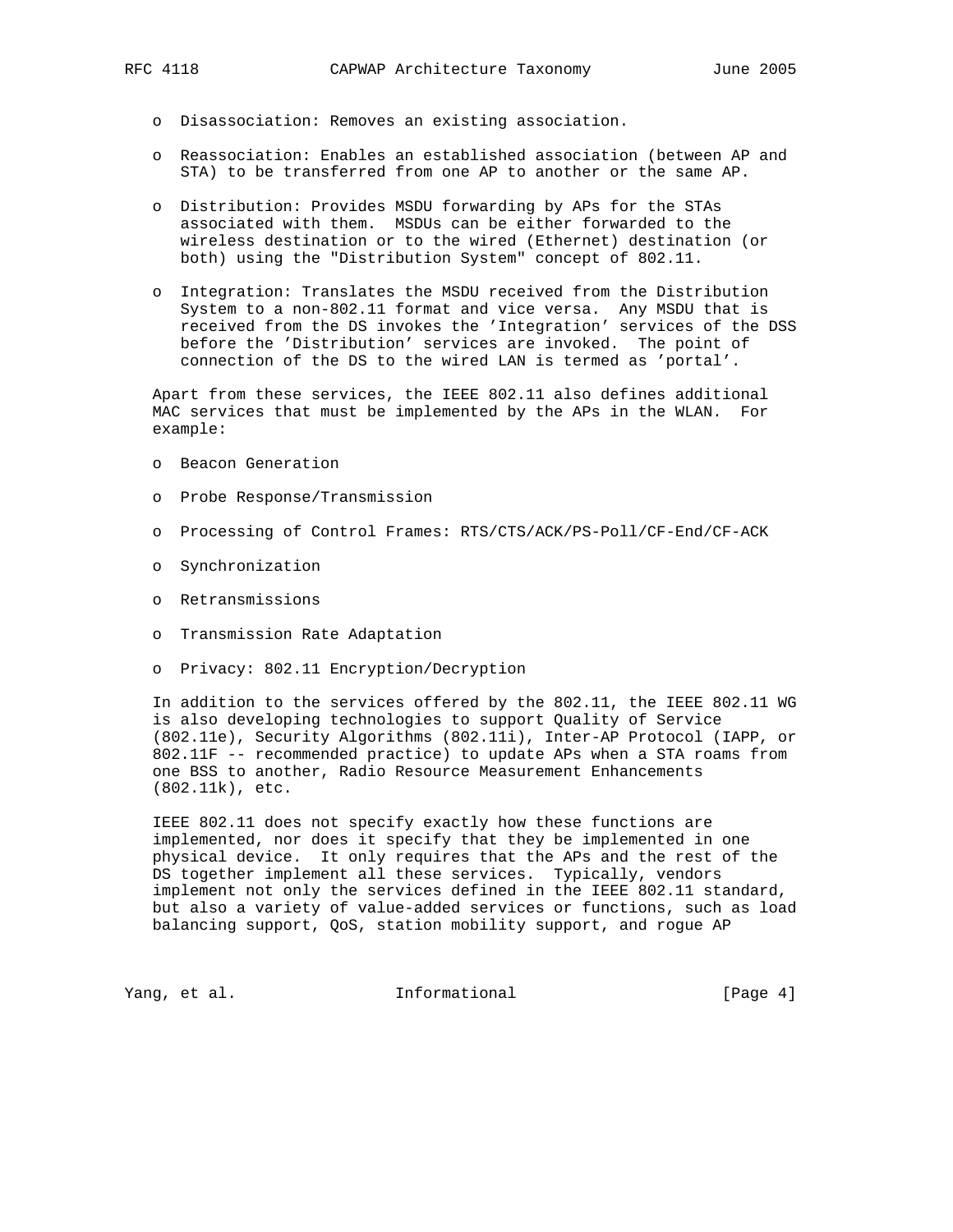detection. What becomes clear from this document is that vendors take advantage of the flexibility in the 802.11 architecture, and have come up with many different flavors of architectures and implementations of the WLAN services.

 Because many vendors choose to implement these WLAN services across multiple network elements, we want to make a clear distinction between the logical WLAN access network functions and the individual physical devices by adopting different terminology. We use "AP" to refer to the logical entity that provides access to the distribution services, and "WTP" (Wireless Termination Point) to the physical device that allows the RF antenna and 802.11 PHY to transmit and receive station traffic in the BSS network. In the Centralized Architecture (see section 5), the combination of WTPs with Access Controller (AC) implements all the logical functions. Each of these physical devices (WTP or AC) may implement only part of the logical functions. But the DS, including all the physical devices as a whole, implements all or most of the functions.

## 1.2. CAPWAP Functions

 To address the four problems identified in [2] (management, consistent configuration, RF control, security) additional functions, especially in the control and management plane, are typically offered by vendors to assist in better coordination and control across the entire ESS network. Such functions are especially important when the IEEE 802.11 WLAN functions are implemented over multiple entities in a large scale network, instead of within a single entity. Such functions include:

- o RF monitoring, such as Radar detection, noise and interference detection, and measurement.
- o RF configuration, e.g., for retransmission, channel selection, transmission power adjustment.
- o WTP configuration, e.g., for SSID.
- o WTP firmware loading, e.g., automatic loading and upgrading of WTP firmware for network wide consistency.
- o Network-wide STA state information database, including the information needed to support value-added services, such as mobility and load balancing.
- o Mutual authentication between network entities, e.g., for AC and WTP authentication in a Centralized WLAN Architecture.

Yang, et al. 100 Informational 100 Informational [Page 5]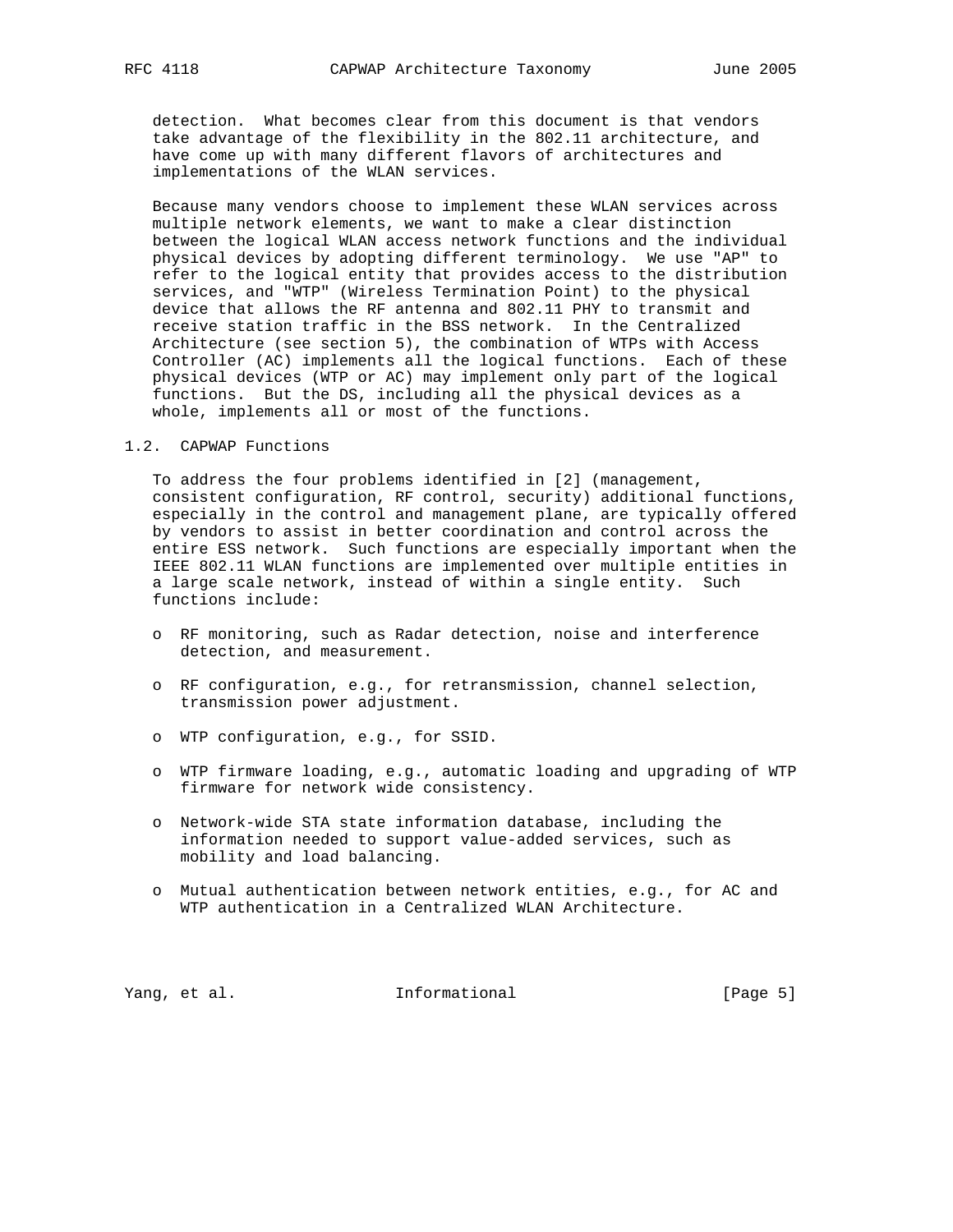The services listed are concerned with the configuration and control of the radio resource ('RF Monitoring' and 'RF Configuration'), management and configuration of the WTP device ('WTP Configuration', 'WTP Firmware upgrade'), and also security regarding the registration of the WTP to an AC ('AC/WTP mutual authentication'). Moreover, the device from which other services, such as mobility management across subnets and load balancing, can obtain state information regarding the STA(s) associated with the wireless network, is also reported as a service ('STA state info database').

 The above list of CAPWAP functions is not an exhaustive enumeration of all additional services offered by vendors. We included only those functions that are commonly represented in the survey data, and are pertinent to understanding the central problem of interoperability.

 Most of these functions are not explicitly specified by IEEE 802.11, but some of the functions are. For example, the control and management of the radio-related functions of an AP are described implicitly in the MIB, such as:

- o Channel Assignment
- o Transmit Power Control
- o Radio Resource Measurement (work is currently under way in IEEE 802.11k)

 The 802.11h [5] amendment to the base 802.11 standard specifies the operation of a MAC management protocol to accomplish the requirements of some regulatory bodies (principally in Europe, but expanding to others) in the following areas:

- o RADAR detection
- o Transmit Power Control
- o Dynamic Channel Selection

### 1.3. WLAN Architecture Proliferation

 This document provides a taxonomy of the WLAN network architectures developed by the vendor community in an attempt to address some or all of the problems outlined in [2]. As the IEEE 802.11 standard purposely avoids specifying the details of DS implementations, different architectures have proliferated in the market. While all these different architectures conform to the IEEE 802.11 standard as a whole, their individual functional components are not standardized.

Yang, et al. 10 Informational 10 [Page 6]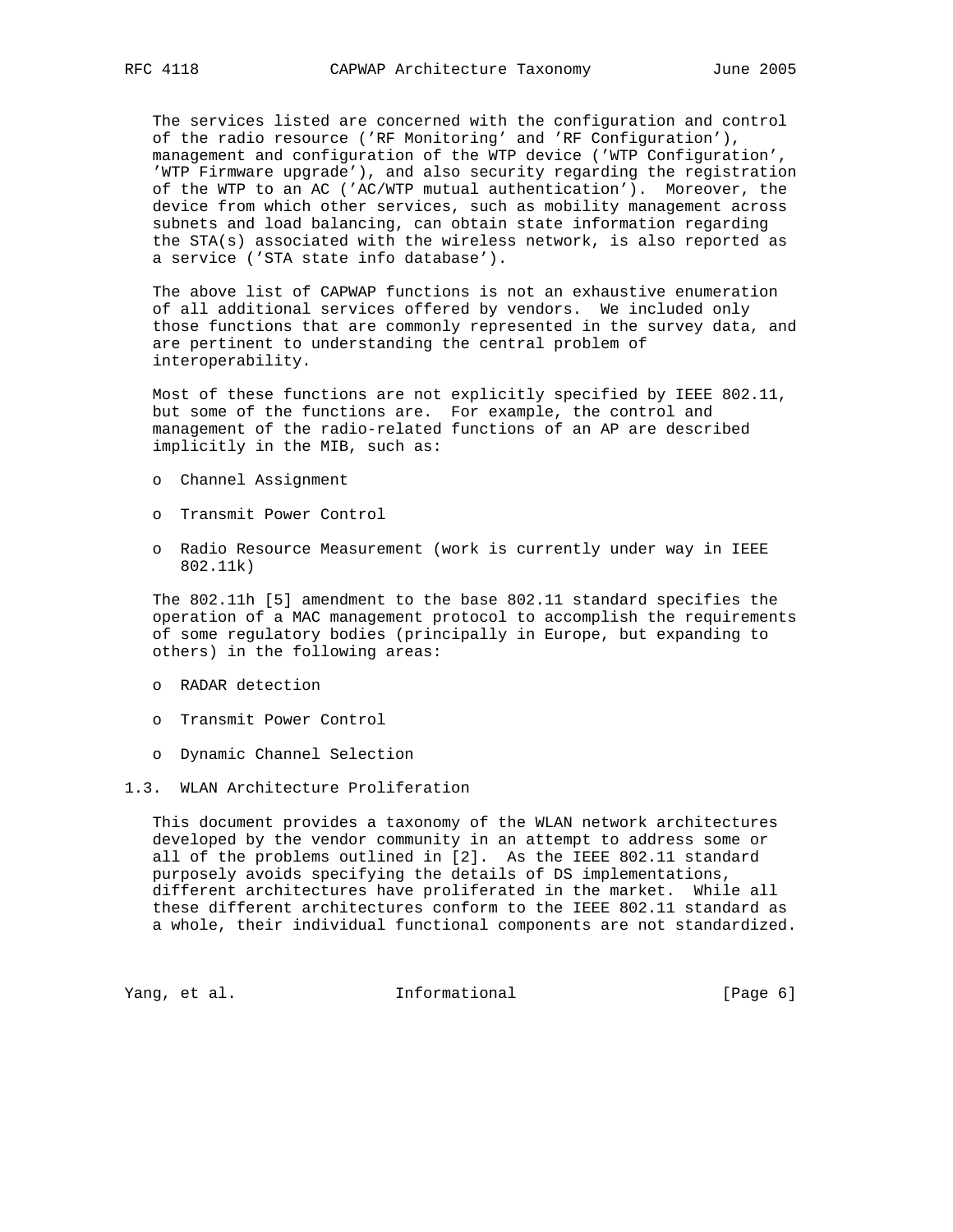Interfaces between the network architecture components are mostly proprietary, and there is no guarantee of cross-vendor interoperability of products, even within the same family of architectures.

 To achieve interoperability in the market place, the IETF CAPWAP working group is first documenting both the functions and the network architectures currently offered by the existing WLAN vendors. The end result is this taxonomy document.

 After analyzing more than a dozen different vendors' architectures, we believe that the existing 802.11 WLAN access network architectures can be broadly categorized into three distinct families, based on the characteristics of the Distribution Systems that are employed to provide the 802.11 functions.

- o Autonomous WLAN Architecture: The first architecture family is the traditional autonomous WLAN architecture, in which each WTP is a single physical device that implements all the 802.11 services, including both the distribution and integration services, and the portal function. Such an AP architecture is called Autonomous WLAN Architecture because each WTP is autonomous in its functionality, and no explicit 802.11 support is needed from devices other than the WTP. In such architecture, the WTP is typically configured and controlled individually, and can be monitored and managed via typical network management protocols like SNMP. The WTPs are the traditional APs with which most people are familiar. Such WTPs are sometimes referred to as "Fat APs" or "Standalone APs".
- o Centralized WLAN Architecture: The second WLAN architecture family is an emerging hierarchical architecture utilizing one or more centralized controllers for managing a large number of WTP devices. The centralized controller is commonly referred to as an Access Controller (AC), whose main function is to manage, control, and configure the WTP devices that are present in the network. In addition to being a centralized entity for the control and management plane, it may also become a natural aggregation point for the data plane since it is typically situated in a centralized location in the wireless access network. The AC is often co located with an L2 bridge, a switch, or an L3 router, and may be referred to as Access Bridge or Access Router in those particular cases. Therefore, an Access Controller could be either an L3 or L2 device, and is the generic term we use throughout this document. It is also possible that multiple ACs are present in a network for purposes of redundancy, load balancing, etc. This architecture family has several distinct characteristics that are worth noting. First, the hierarchical architecture and the

Yang, et al. 10. Informational 1. [Page 7]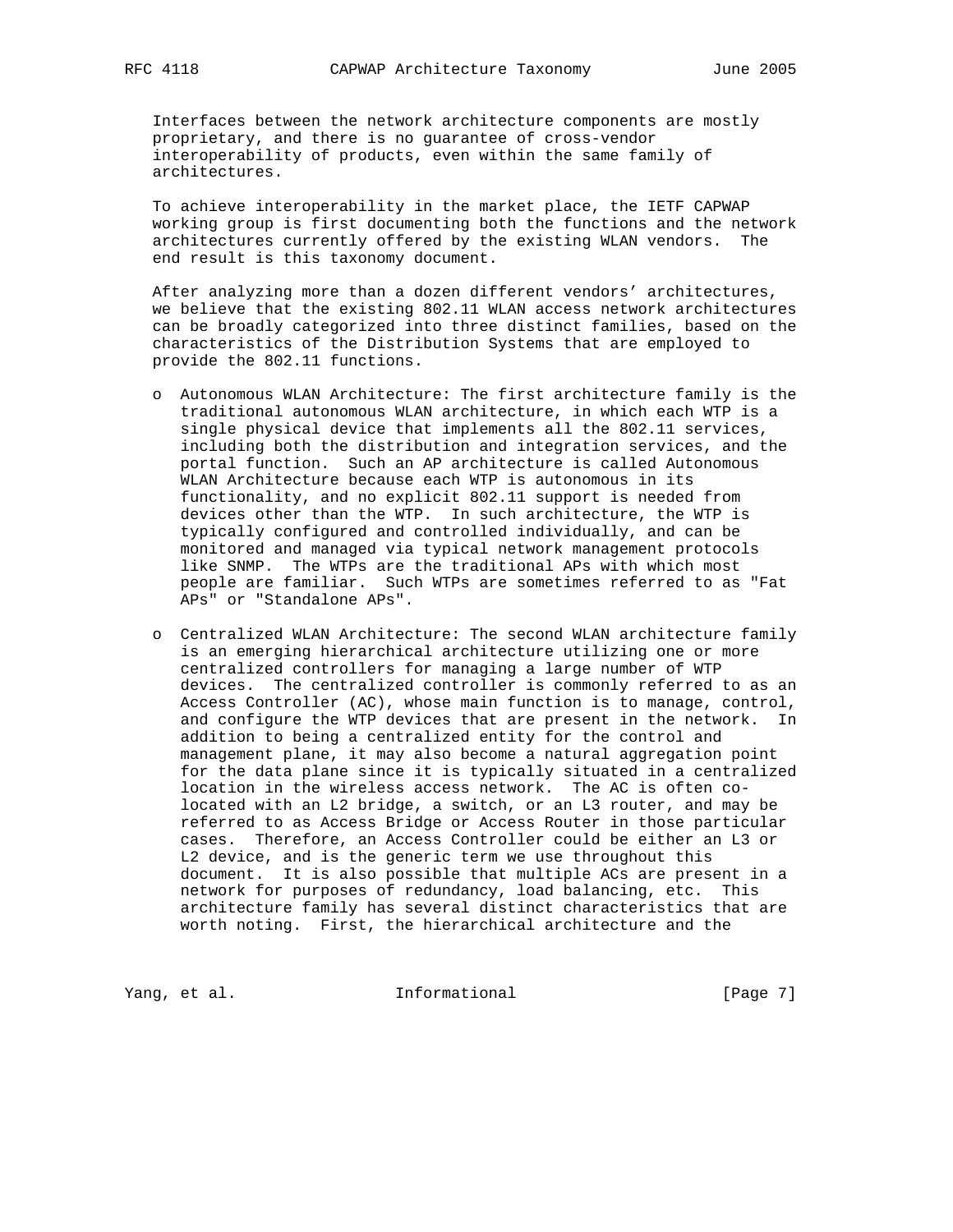centralized AC affords much better manageability for large scale networks. Second, since the IEEE 802.11 functions and the CAPWAP control functions are provided by the WTP devices and the AC together, the WTP devices themselves may no longer fully implement the 802.11 functions as defined in the standards. Therefore, it can be said that the full 802.11 functions are implemented across multiple physical network devices, namely, the WTPs and ACs. Since the WTP devices only implement a portion of the functions that standalone APs implement, WTP devices in this architecture are sometimes referred to as light weight or thin APs.

 o Distributed WLAN Architecture: The third emerging WLAN architecture family is the distributed architecture in which the participating wireless nodes are capable of forming a distributed network among themselves, via wired or wireless media. A wireless mesh network is one example within the distributed architecture family, where the nodes themselves form a mesh network and connect with neighboring mesh nodes via 802.11 wireless links. Some of these nodes also have wired Ethernet connections acting as gateways to the external network.

## 1.4. Taxonomy Methodology and Document Organization

 Before the IETF CAPWAP working group started documenting the various WLAN architectures, we conducted an open survey soliciting WLAN architecture descriptions via the IETF CAPWAP mailing list. We provided the interested parties with a common template that included a number of questions about their WLAN architectures. We received 16 contributions in the form of short text descriptions answering those questions. 15 of them are from WLAN vendors (AireSpace, Aruba, Avaya, Chantry Networks, Cisco, Cranite Systems, Extreme Networks, Intoto, Janusys Networks, Nortel, Panasonic, Trapeze, Instant802, Strix Systems, Symbol) and one from the academic research community (UCLA). Out of the 16 contributions, one describes an Autonomous WLAN Architecture, three are Distributed Mesh Architectures, and the remaining twelve entries represent architectures in the family of the Centralized WLAN Architecture.

 The main objective of this survey was to identify the general categories and trends in WLAN architecture evolution, discover their common characteristics, and determine what is performed differently among them and why. In order to represent the survey data in a compact format, a "Functional Distribution Matrix" is used in this document, (mostly in the Centralized WLAN architecture section), to tabulate the various services and functions in the vendors' offerings. These services and functions are classified into three main categories:

Yang, et al. 10 Informational 1999 [Page 8]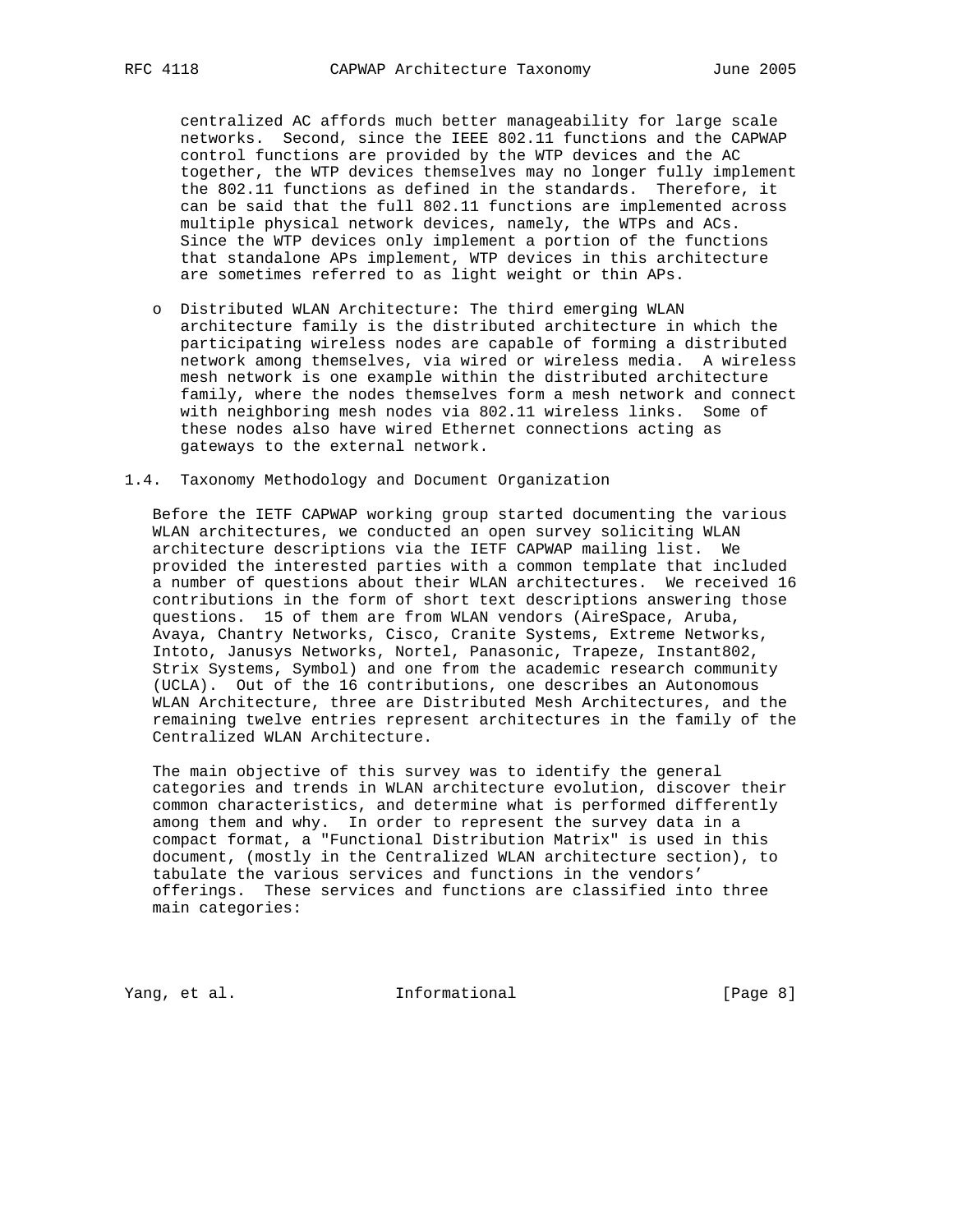- - o Architecture Considerations: The choice of the connectivity between the AC and the WTP. The design choices regarding the physical device on which processing of management, control, and data frames of the 802.11 takes place.
	- o 802.11 Functions: As described in Section 1.1.
	- o CAPWAP Functions: As described in Section 1.2.

 For each one of these categories, the mapping of each individual function to network entities implemented by each vendor is shown in tabular form. The rows in the Functional Distribution Matrix represent individual functions that are organized into the above mentioned three categories. Each column of the Matrix represents one vendor's architecture offering in the survey data. See Figure 7 as an example of the Matrix.

 This Functional Distribution Matrix is intended for the sole purpose of organizing the architecture taxonomy data, and represents the contributors' views of their architectures from an engineering perspective. It does not necessarily imply that a product exists or will be shipped, nor an intent by the vendor to build such a product.

 The next section provides a list of definitions used in this document. The rest of this document is organized around the three broad WLAN architecture families that were introduced in Section 1.3. Each architecture family is discussed in a separate section. The section on Centralized Architecture contains more in-depth details than the other two families, largely due to the large number of the survey data (twelve out of sixteen) collected that fall into the Centralized Architecture category. Summary and conclusions are provided at the end to highlight the basic findings from this taxonomy exercise.

2. Conventions

 The key words "MUST", "MUST NOT", "REQUIRED", "SHALL", "SHALL NOT", "SHOULD", "SHOULD NOT", "RECOMMENDED", "MAY", and "OPTIONAL" in this document are to be interpreted as described in RFC 2119 [3].

- 3. Definitions
- 3.1. IEEE 802.11 Definitions

 Station (STA): A device that contains an IEEE 802.11 conformant medium access control (MAC) and physical layer (PHY) interface to the wireless medium (WM).

Yang, et al. 10 Informational 1999 [Page 9]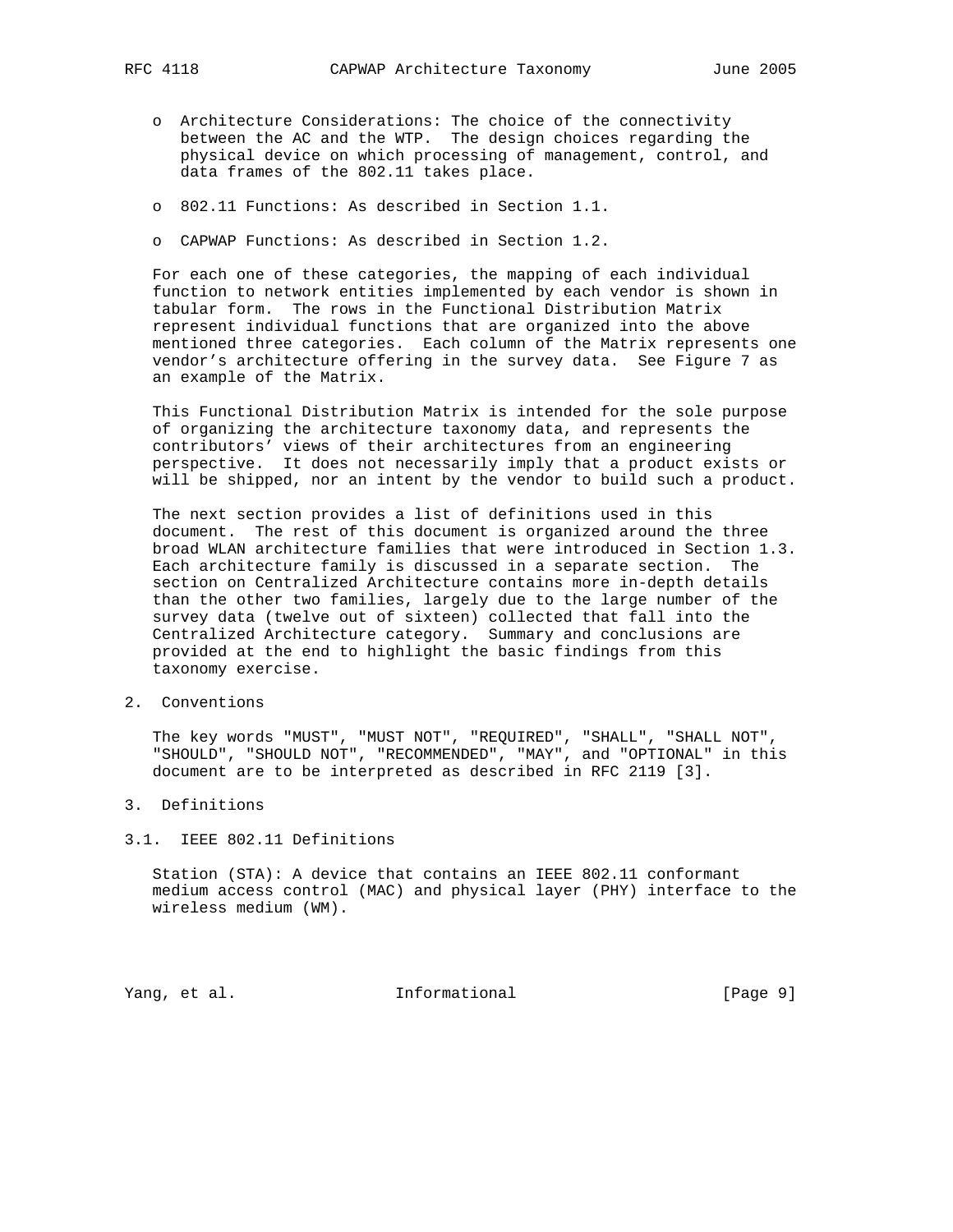Access Point (AP): An entity that has station functionality and provides access to distribution services via the wireless medium (WM) for associated stations.

 Basic Service Set (BSS): A set of stations controlled by a single coordination function.

 Station Service (SS): The set of services that support transport of medium access control (MAC) service data units (MSDUs) between stations within a basic service set (BSS).

 Distribution System (DS): A system used to interconnect a set of basic service sets (BSSs) and integrated local area networks (LANs) to create an extended service set (ESS).

 Extended Service Set (ESS): A set of one or more interconnected basic service sets (BSSs) with the same SSID and integrated local area networks (LANs), which appears as a single BSS to the logical link control layer at any station associated with one of those BSSs.

 Portal: The logical point at which medium access control (MAC) service data units (MSDUs) from a non-IEEE 802.11 local area network (LAN) enter the distribution system (DS) of an extended service set (ESS).

 Distribution System Service (DSS): The set of services provided by the distribution system (DS) that enable the medium access control (MAC) layer to transport MAC service data units (MSDUs) between stations that are not in direct communication with each other over a single instance of the wireless medium (WM). These services include the transport of MSDUs between the access points (APs) of basic service sets (BSSs) within an extended service set (ESS), transport of MSDUs between portals and BSSs within an ESS, and transport of MSDUs between stations in the same BSS in cases where the MSDU has a multicast or broadcast destination address, or where the destination is an individual address, but the station sending the MSDU chooses to involve DSS. DSSs are provided between pairs of IEEE 802.11 MACs.

 Integration: The service that enables delivery of medium access control (MAC) service data units (MSDUs) between the distribution system (DS) and an existing, non-IEEE 802.11 local area network (via a portal).

 Distribution: The service that, by using association information, delivers medium access control (MAC) service data units (MSDUs) within the distribution system (DS).

Yang, et al. 10 Informational 10 [Page 10]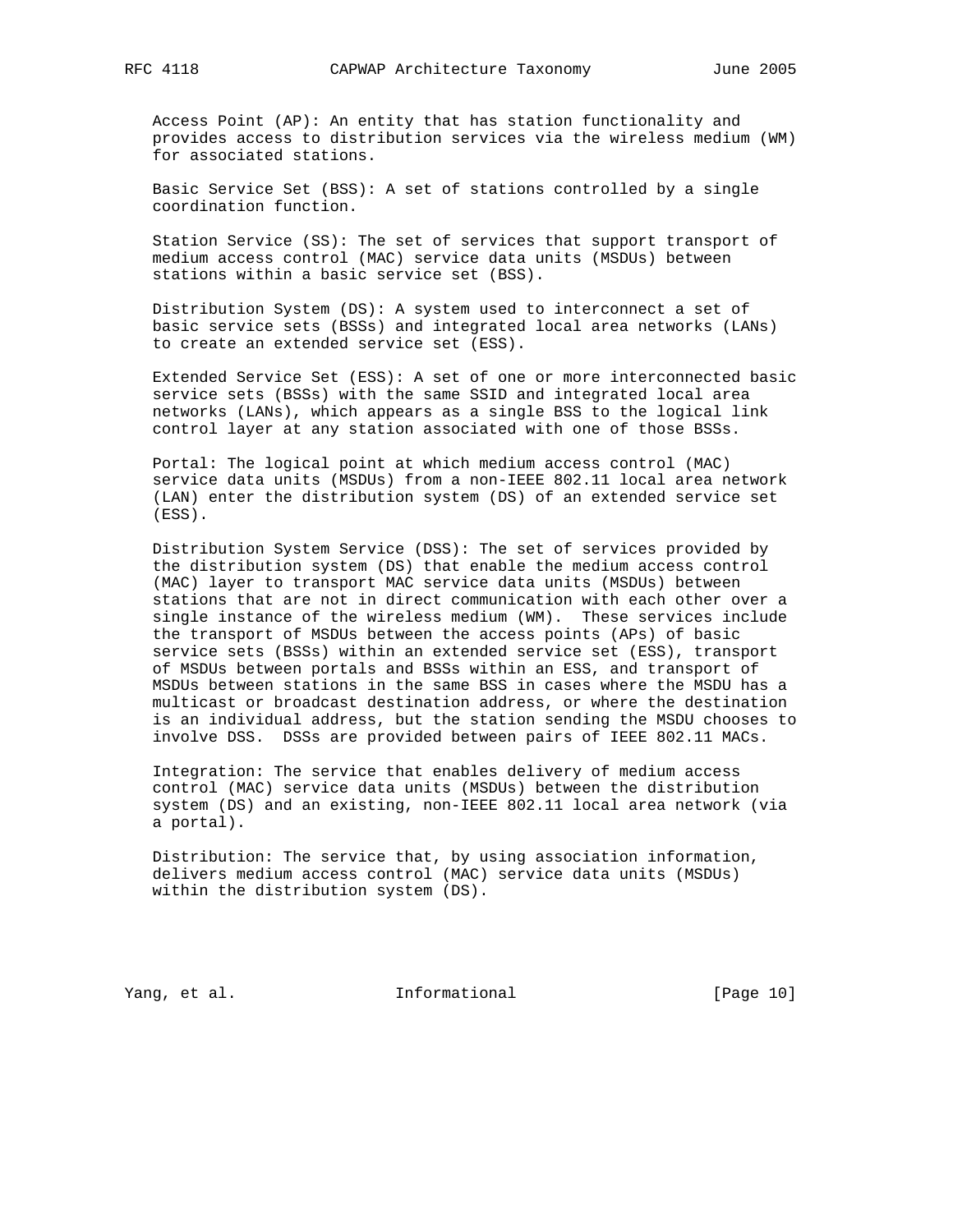# 3.2. Terminology Used in This Document

 One of the motivations in defining new terminology is to clarify ambiguity and confusion surrounding some conventional terms. One such term is "Access Point (AP)". Typically, when people talk about "AP", they refer to the physical entity (box) that has an antenna, implements 802.11 PHY, and receives/transmits the station (STA) traffic over the air. However, the 802.11 Standard [1] describes the AP mostly as a logical entity that implements a set of logical services so that station traffic can be received and transmitted effectively over the air. When people refer to "AP functions", they usually mean the logical functions the whole WLAN access network supports, and not just the subset of functions supported by the physical entity (box) that the STAs communicate with directly. Such confusion can be especially acute when logical functions are implemented across a network instead of within a single physical entity. To avoid further confusion, we define the following terminology:

CAPWAP: Control and Provisioning of Wireless Access Points

 IEEE 802.11 WLAN Functions: A set of logical functions defined by the IEEE 802.11 Working Group, including all the MAC services, Station Services, and Distribution Services. These logical functions are required to be implemented in the IEEE 802.11 Wireless LAN (WLAN) access networks by the IEEE 802.11 Standard [1].

 CAPWAP Functions: A set of WLAN control functions that are not directly defined by IEEE 802.11 Standards, but deemed essential for effective control, configuration, and management of 802.11 WLAN access networks.

 Wireless Termination Point (WTP): The physical or network entity that contains an RF antenna and 802.11 PHY to transmit and receive station traffic for the IEEE 802.11 WLAN access networks. Such physical entities were often called "Access Points" (AP), but "AP" can also refer to the logical entity that implements 802.11 services. We recommend "WTP" as the generic term that explicitly refers to the physical entity with the above property (e.g., featuring an RF antenna and 802.11 PHY), applicable to network entities of both Autonomous and Centralized WLAN Architecture (see below).

 Autonomous WLAN Architecture: The WLAN access network architecture family in which all the logical functions, including both IEEE 802.11 and CAPWAP functions (wherever applicable), are implemented within each Wireless Termination Point (WTP) in the network. The WTPs in

Yang, et al. 10. Informational 1. [Page 11]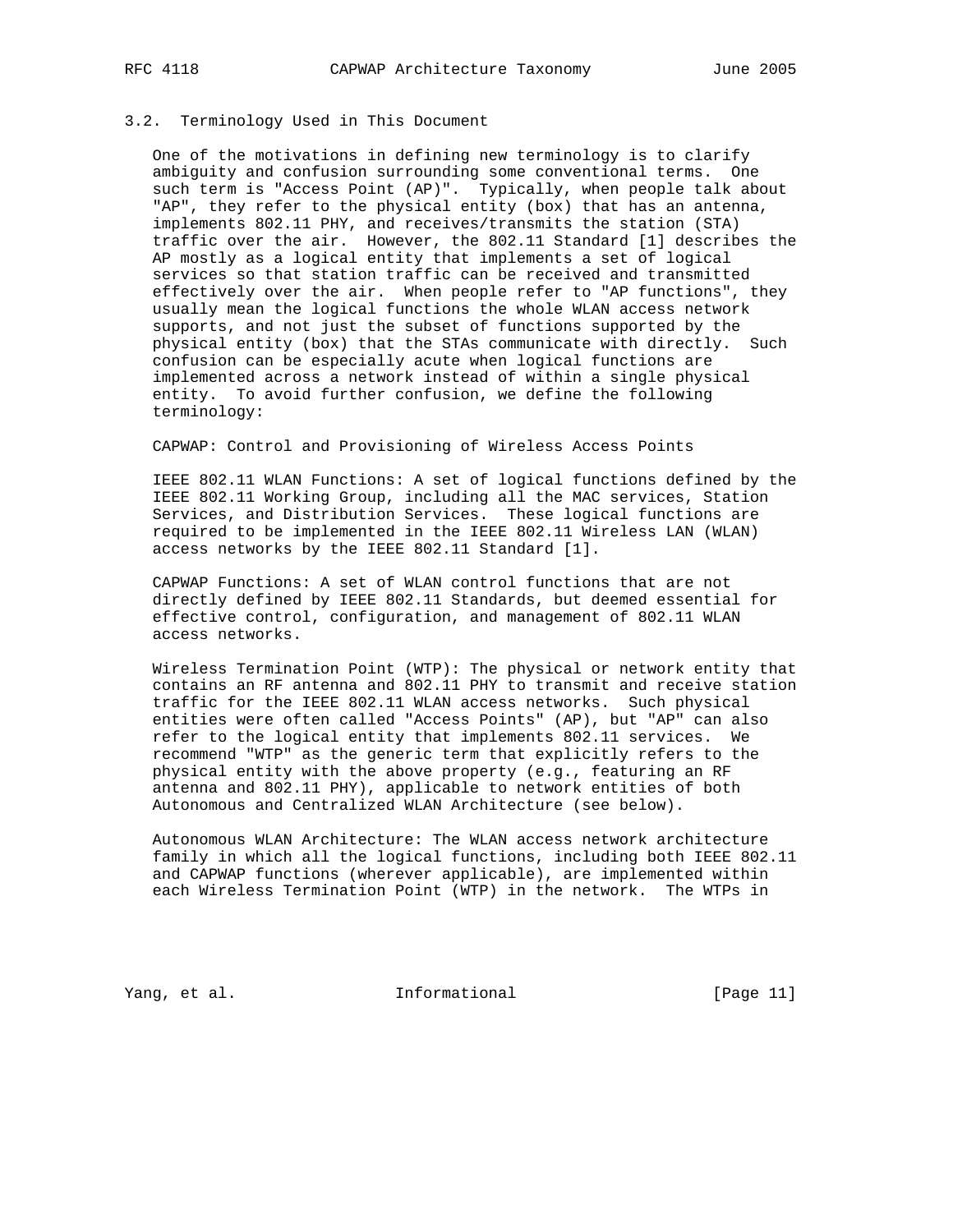such networks are also called standalone APs, or fat APs, because these devices implement the full set of functions that enable the devices to operate without any other support from the network.

 Centralized WLAN Architecture: The WLAN access network architecture family in which the logical functions, including both IEEE 802.11 and CAPWAP functions (wherever applicable), are implemented across a hierarchy of network entities. At the lower level are the WTPs, while at the higher level are the Access Controllers (ACs), which are responsible for controlling, configuring, and managing the entire WLAN access network.

 Distributed WLAN Architecture: The WLAN access network architecture family in which some of the control functions (e.g., CAPWAP functions) are implemented across a distributed network consisting of peer entities. A wireless mesh network can be considered an example of such an architecture.

 Access Controller (AC): The network entity in the Centralized WLAN Architecture that provides WTPs access to the centralized hierarchical network infrastructure in the data plane, control plane, management plane, or a combination therein.

Standalone WTP: Refers to the WTP in Autonomous WLAN Architecture.

Controlled WTP: Refers to the WTP in Centralized WLAN Architecture.

 Split MAC Architecture: A subgroup of the Centralized WLAN Architecture whereby WTPs in such WLAN access networks only implement the delay sensitive MAC services (including all control frames and some management frames) for IEEE 802.11, while all the remaining management and data frames are tunnelled to the AC for centralized processing. The IEEE 802.11 MAC, as defined by IEEE 802.11 Standards in [1], is effectively split between the WTP and AC.

 Remote MAC Architecture: A subgroup of the Centralized WLAN Architecture, where the entire set of 802.11 MAC functions (including delay-sensitive functions) is implemented at the AC. The WTP terminates the 802.11 PHY functions.

 Local MAC Architecture: A subgroup of the Centralized WLAN Architecture, where the majority or entire set of 802.11 MAC functions (including most of the 802.11 management frame processing) are implemented at the WTP. Therefore, the 802.11 MAC stays intact and local in the WTP, along with PHY.

Yang, et al. 100 Informational 100 [Page 12]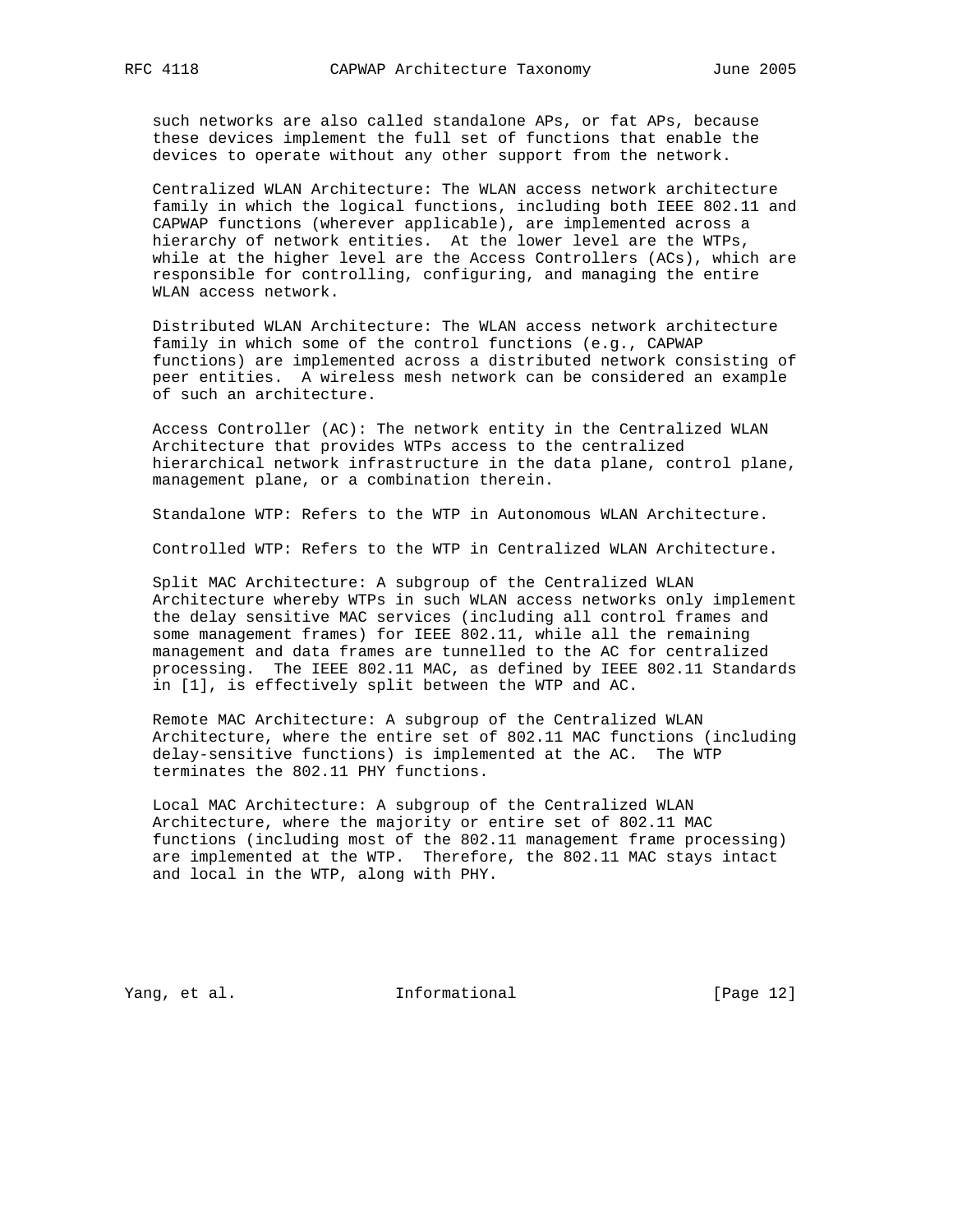3.3. Terminology Used Historically but Not Recommended

 While some terminology has been used by vendors historically to describe "Access Points", we recommend deferring its use, in order to avoid further confusion. A list of such terms and the recommended new terminology is provided below:

Split WLAN Architecture: Use Centralized WLAN Architecture.

Hierarchical WLAN Architecture: Use Centralized WLAN Architecture.

Standalone Access Point: Use Standalone WTP.

Fat Access Point: Use Standalone WTP.

Thin Access Point: Use Controlled WTP.

Light weight Access Point: Use Controlled WTP.

Split AP Architecture: Use Local MAC Architecture.

Antenna AP Architecture: Use Remote MAC Architecture.

- 4. Autonomous Architecture
- 4.1. Overview

 Figure 1 shows an example network of the Autonomous WLAN Architecture. This architecture implements all the 802.11 functionality in a single physical device, the Wireless Termination Point (WTP). An embodiment of this architecture is a WTP that translates between 802.11 frames to/from its radio interface and 802.3 frames to/from an Ethernet interface. An 802.3 infrastructure that interconnects the Ethernet interfaces of different WTPs provides the distribution system. It can also provide portals for integrated 802.3 LAN segments.

Yang, et al. 10. Informational 1. [Page 13]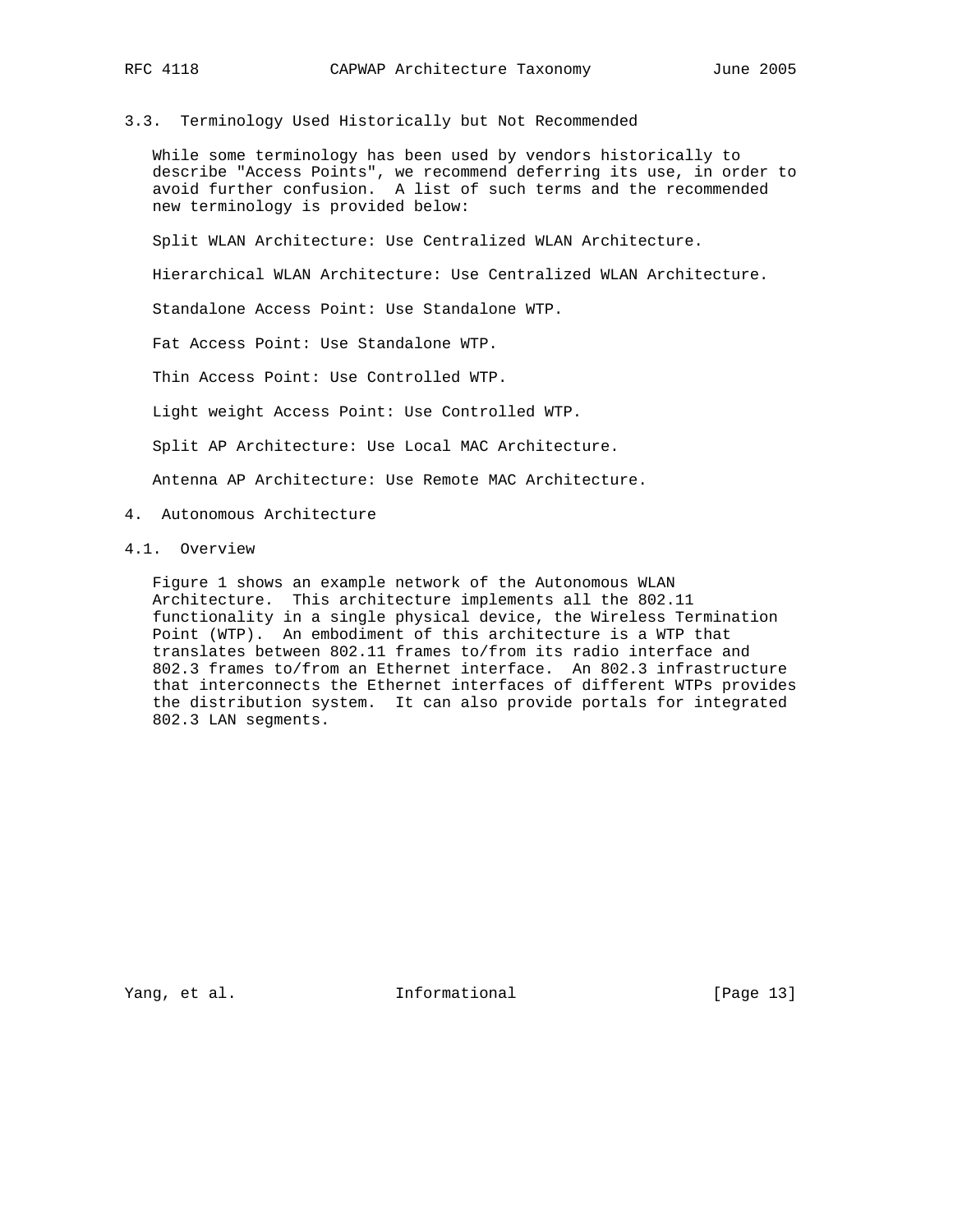

Figure 1: Example of Autonomous WLAN Architecture

 A single physical WTP can optionally be provisioned as multiple virtual WTPs by supporting multiple SSIDs to which 802.11 clients may associate. In some cases, this will involve putting a corresponding 802.1Q VLAN tag on each packet forwarded to the Ethernet infrastructure and removing 802.1Q tags prior to forwarding the packets to the wireless medium.

 The scope of the ESS(s) created by interconnecting the WTPs will be confined by the constraints imposed by the Ethernet infrastructure.

 Authentication of 802.11 clients may be performed locally by the WTP or by using a centralized authentication server.

# 4.2. Security

 Since both the 802.11 and CAPWAP functions are tightly integrated into a single physical device, security issues with this architecture are confined to the WTP. There are no extra implications from the client authentication and encryption/decryption perspective, as the AAA interface and the key generation mechanisms required for 802.11i encryption/decryption are integrated into the WTP.

 One of the security needs in this architecture is for mutual authentication between the WTP and the Ethernet infrastructure. This can be ensured by existing mechanisms such as 802.1X between the WTP and the Ethernet switch to which it connects. Another critical security issue is the fact that the WTP is most likely not under lock and key, but contains secret information to communicate with back-end systems, such as AAA and SNMP. Because IT personnel uses the common management method of pushing a "template" to all devices, theft of such a device would potentially compromise the wired network.

Yang, et al. 10 Informational 1999 [Page 14]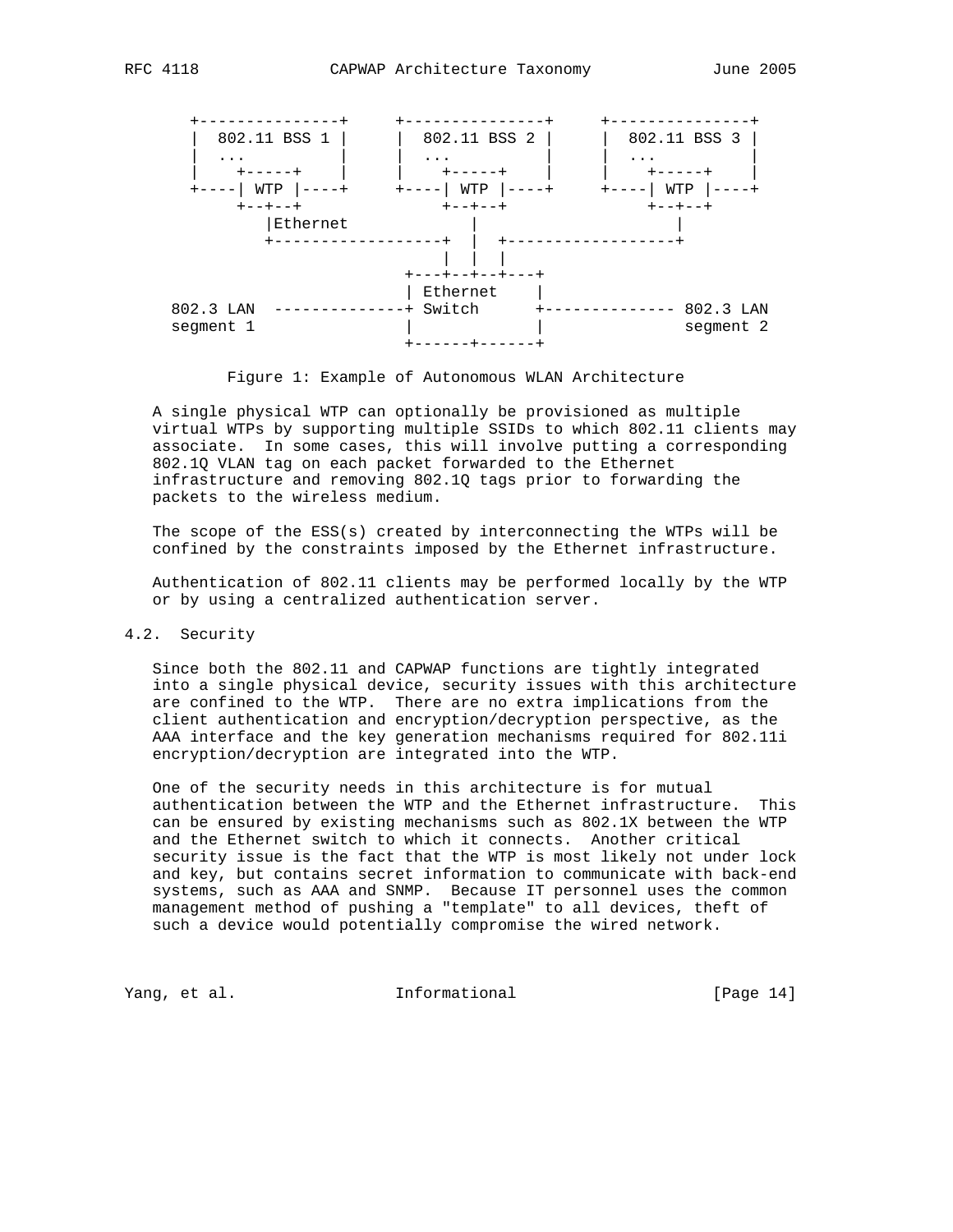# 5. Centralized WLAN Architecture

 Centralized WLAN Architecture is an emerging architecture family in the WLAN market. Contrary to the Autonomous WLAN Architecture, where the 802.11 functions and network control functions are all implemented within each Wireless Termination Point (WTP), the Centralized WLAN Architecture employs one or more centralized controllers, called Access Controller(s), to enable network-wide monitoring, improve management scalability, and facilitate dynamic configurability.

 The following figure schematically shows the Centralized WLAN Architecture network diagram, where the Access Controller (AC) connects to multiple Wireless Termination Points (WTPs) via an interconnection medium. This can be a direct connection, an L2 switched, or an L3-routed network as described in Section 5.1. The AC exchanges configuration and control information with the WTP devices, allowing the management of the network from a centralized point. Designs of the Centralized WLAN Architecture family do not presume (as the diagram might suggest) that the AC necessarily intercedes in the data plane to/from the WTP(s). More details are provided later in this section.



Figure 2: Centralized WLAN Architecture Diagram

Yang, et al. 10. Informational 1. [Page 15]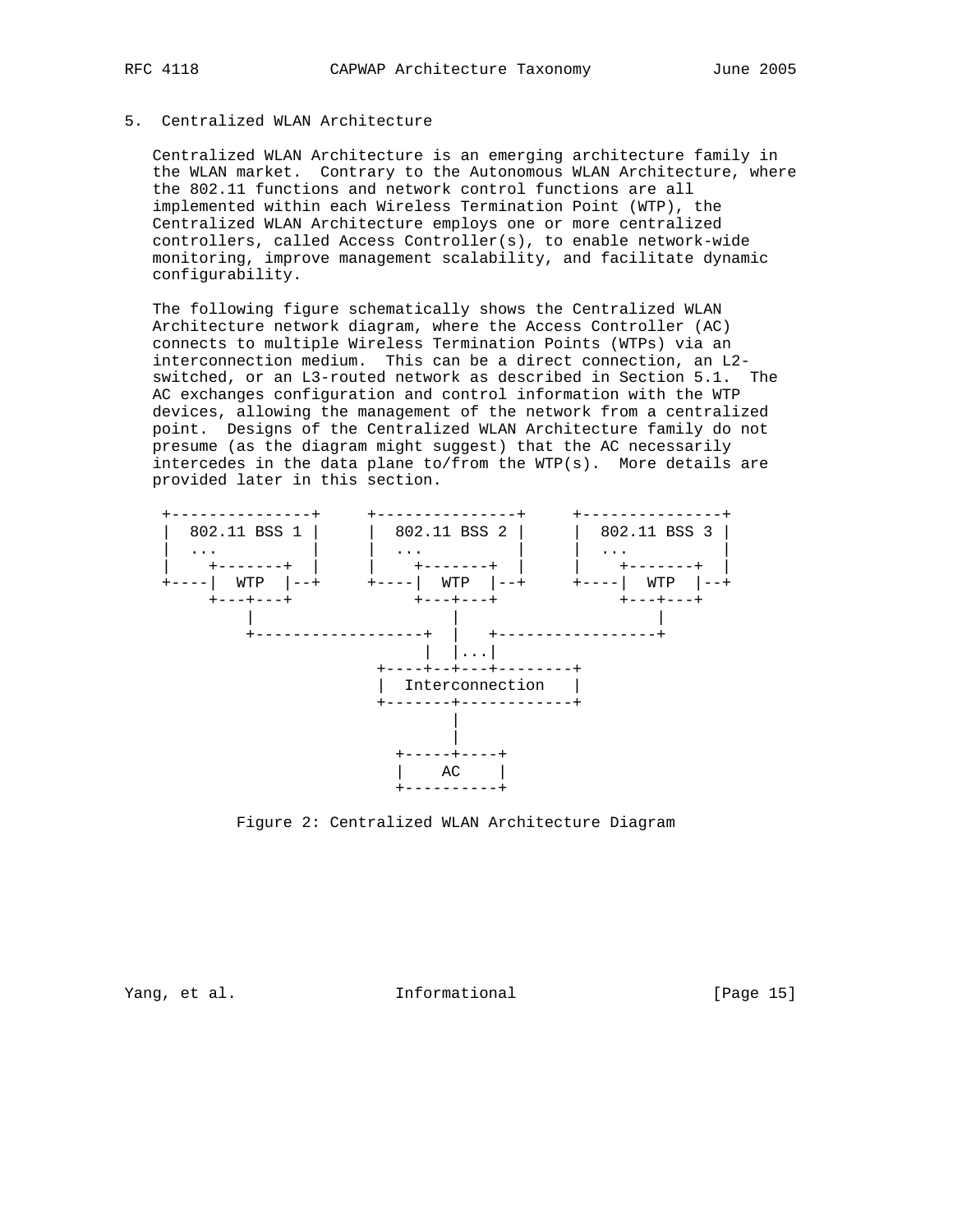In the diagram above, the AC is shown as a single physical entity that provides all of the CAPWAP functions listed in Section 1.2. However, this may not always be the case. Closer examination of the functions reveals that their different resource requirements (e.g., CPU, memory, storage) may be distributed across different devices. For instance, complex radio control algorithms can be CPU intensive. Storing and downloading images and configurations can be storage intensive. Therefore, different CAPWAP functions might be implemented on different physical devices due to the different nature of their resource requirements. The network entity marked 'AC' in the diagram above should be thought of as a multiplicity of logical functions, and not necessarily as a single physical device. The ACs may also choose to implement some control functions locally, and provide interfaces to access other global network management functions, which are typically implemented on separate boxes, such as a SNMP Network Management Station and an AAA back-end server (e.g., Radius Authentication Server).

## 5.1. Interconnection between WTPs and ACs

There are several connectivity options to consider between the  $AC(s)$  and the WTPs, including direct connection, L2 switched connection, and L3 routed connection, as shown in Figures 3, 4, and 5.



Figure 3: Directly Connected

Yang, et al. 10 Informational 1999 [Page 16]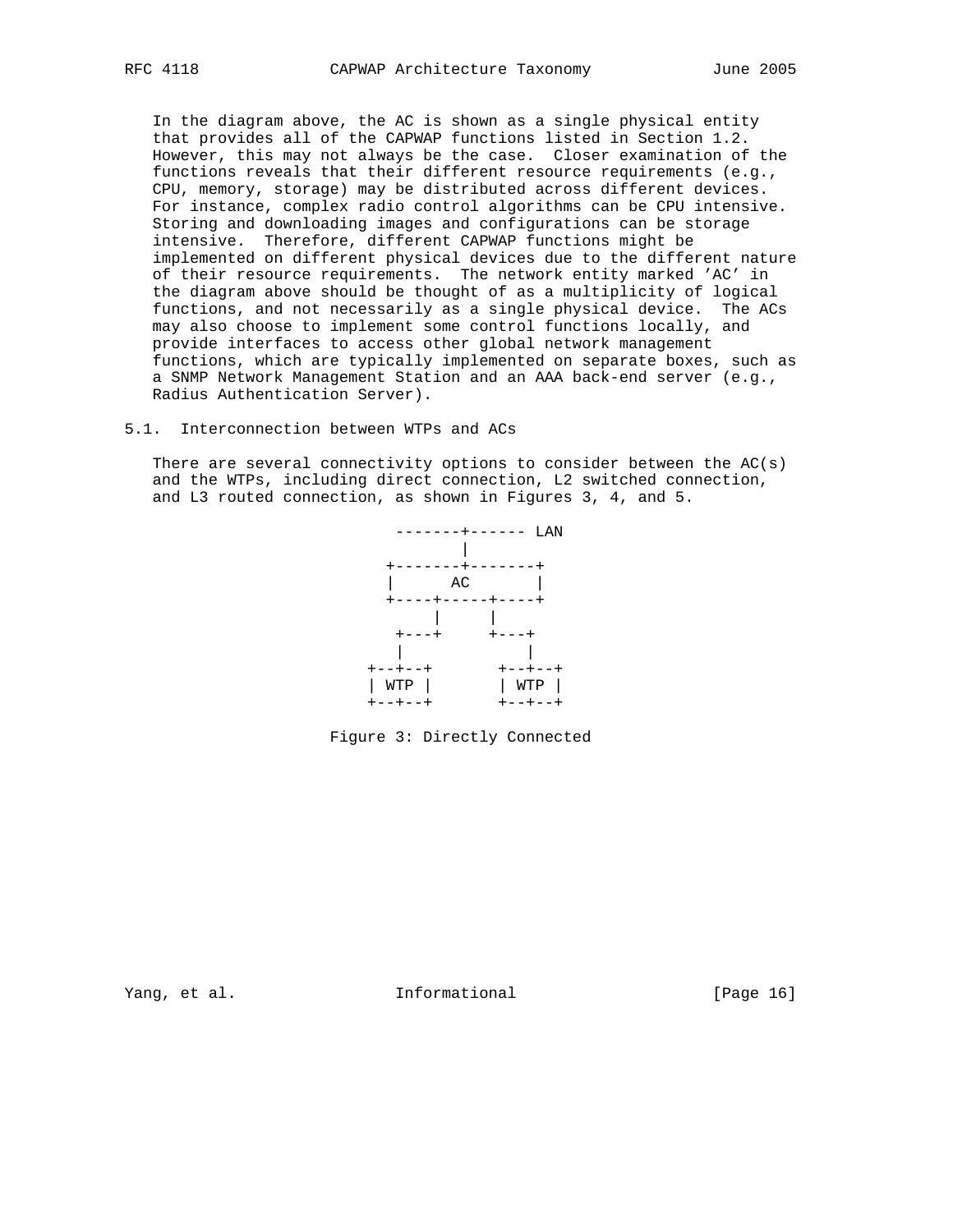





Figure 5: Routed Connections

5.2. Overview of Three Centralized WLAN Architecture Variants

 Dynamic and consistent network management is one of the primary motivations for the Centralized Architecture. The survey data from vendors also shows that different varieties of this architecture family have emerged to meet a complex set of different requirements for various possible deployment scenarios. This is also a direct result of the inherent flexibility in the 802.11 standard [1] regarding the implementation of the logical functions that are

Yang, et al. 10 Informational 1999 [Page 17]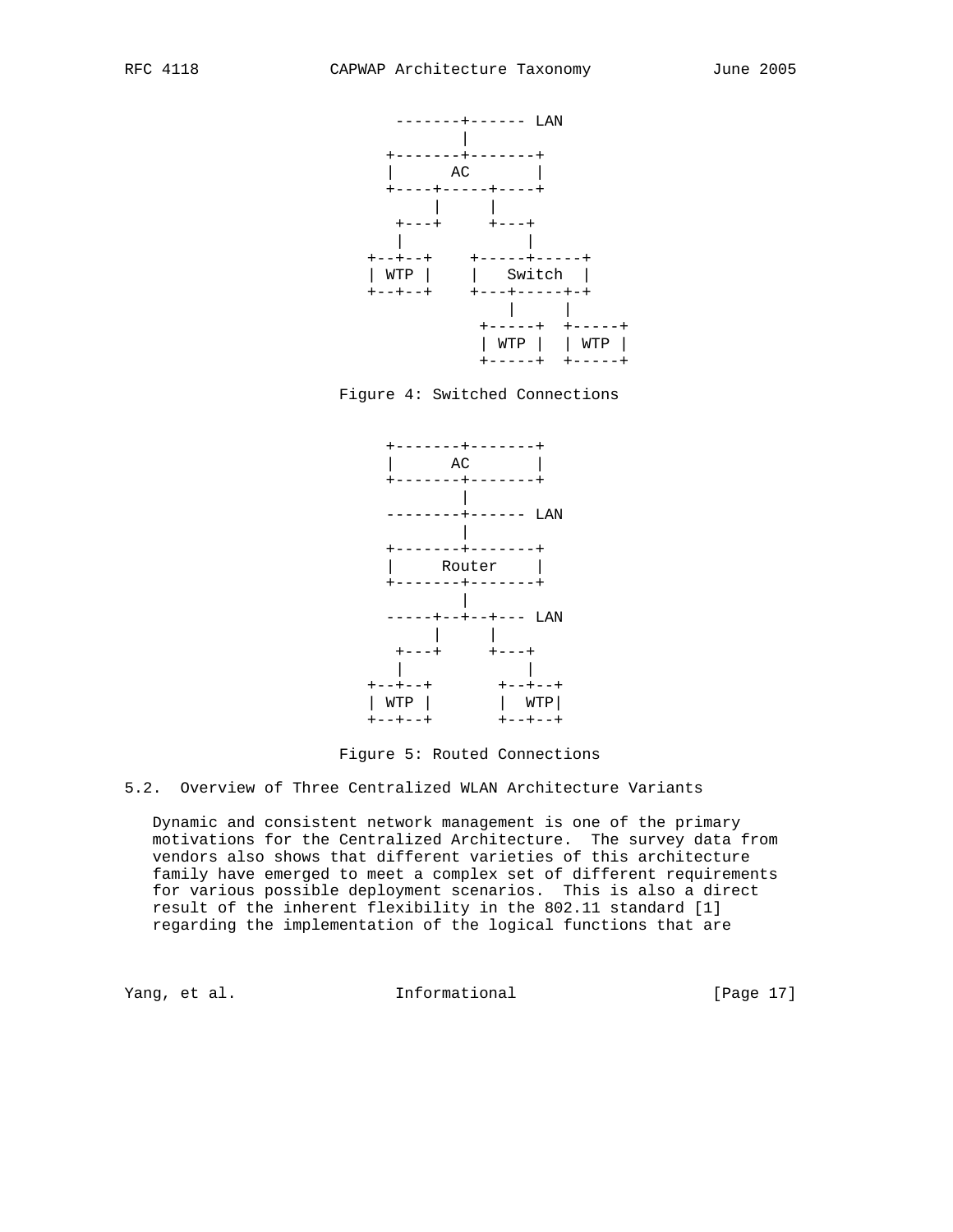broadly described under the term "Access Point (AP)". Because there is no standard mapping of these AP functions to physical network entities, several design choices have been made by vendors that offer related products. Moreover, the increased demand for monitoring and consistent configuration of large wireless networks has resulted in a set of 'value-added' services provided by the various vendors, most of which share common design properties and service goals.

 In the following, we describe the three main variants observed from the survey data within the family of Centralized WLAN Architecture, namely the Local MAC, Split MAC, and Remote MAC approaches. For each approach, we provide the mapping characteristics of the various functions into the network entities from each vendor. The naming of Local MAC, Split MAC, and Remote MAC reflects how the functions, and especially the 802.11 MAC functions, are mapped onto the network entities. Local MAC indicates that the MAC functions stay intact and local to WTPs, while Remote MAC denotes that the MAC has moved away from the WTP to a remote AC in the network. Split MAC shows the MAC being split between the WTPs and ACs, largely along the line of realtime sensitivity. Typically, Split MAC vendors choose to put realtime functions on the WTPs while leaving non-realtime functions to the ACs. 802.11 does not clearly specify what constitutes realtime functions versus non-realtime functions, and so a clear and definitive line does not exist. As shown in Section 5.4, each vendor has its own interpretation on this, and there are some discrepancies about where to draw the line between realtime and non-realtime functions. However, vendors agree on the characterization of the majority of MAC functions. For example, every vendor classifies the DCF as a realtime function.

 The differences among Local MAC, Split MAC and Remote MAC architectures are shown graphically in the following figure:

| CAPWAP     |     | CAPWAP       |     | CAPWAP     |     |
|------------|-----|--------------|-----|------------|-----|
| functions  | AC  | functions    | AC  | functions  |     |
|            |     |              |     |            |     |
|            |     | non RT MAC   |     |            | AC  |
| 802.11 MAC |     |              |     | 802.11 MAC |     |
|            | WTP | Realtime MAC |     |            |     |
|            |     |              | WTP |            |     |
| 802.11 PHY |     | 802.11 PHY   |     | 802.11 PHY | WTP |

(a) "Local MAC" (b) "Split MAC" (c) "Remote MAC"

 Figure 6: Three Architectural Variants within the Centralized WLAN Architecture Family

Yang, et al. 10. Informational 1. [Page 18]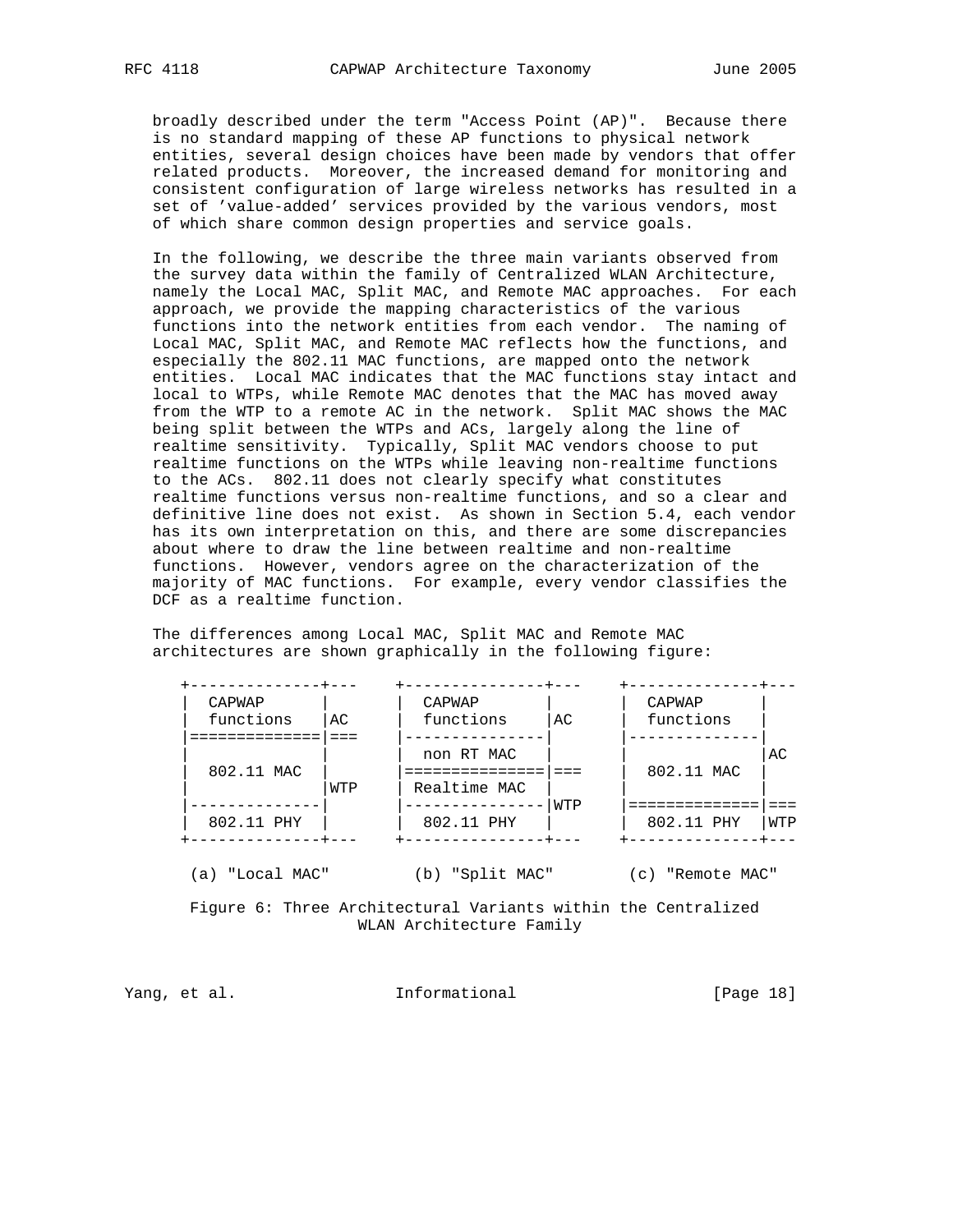# 5.3. Local MAC

 The main motivation of the Local MAC architecture model, as shown in Figure 6 (a), is to offload network access policies and management functions (CAPWAP functions described in Section 1.2) to the AC without splitting the 802.11 MAC functionality between WTPs and AC. The whole 802.11 MAC resides on the WTPs locally, including all the 802.11 management and control frame processing for the STAs. On the other hand, information related to management and configuration of the WTP devices is communicated with a centralized AC to facilitate management of the network and maintain a consistent network-wide configuration for the WTP devices.

 Figure 7 shows a tabular representation of the design choices made by the six vendors in the survey that follow the Local MAC approach, with respect to the above mentioned architecture considerations. "WTP-AC connectivity" shows the type connectivity between the WTPs and AC that every vendor's architecture can support. Clearly, all the vendors can support L3 routed network connectivity between WTPs and the AC, which implies that direct connections and L2 switched networks are also supported by all vendors. By '802.11 mgmt termination', and '802.11 control termination', we denote the physical network device on which processing of the 802.11 management and control frames is done respectively. All the vendors here choose to terminate 802.11 management and control frames at the WTPs. The last row of the table, '802.11 data aggregation', refers to the device on which aggregation and delivery of 802.11 data frames from one STA to another (possibly through a DS) is performed. As shown by the table, vendors make different choices as to whether all the 802.11 data traffic is aggregated and routed through the AC. The survey data shows that some vendors choose to tunnel or encapsulate all the station traffic to or from the ACs, implying that the AC also acts as the access router for this WLAN access network. Other vendors choose to separate the control and data plane by letting the station traffic be bridged or routed locally, while keeping the centralized control at the AC.

Yang, et al. 10 1nformational 19 [Page 19]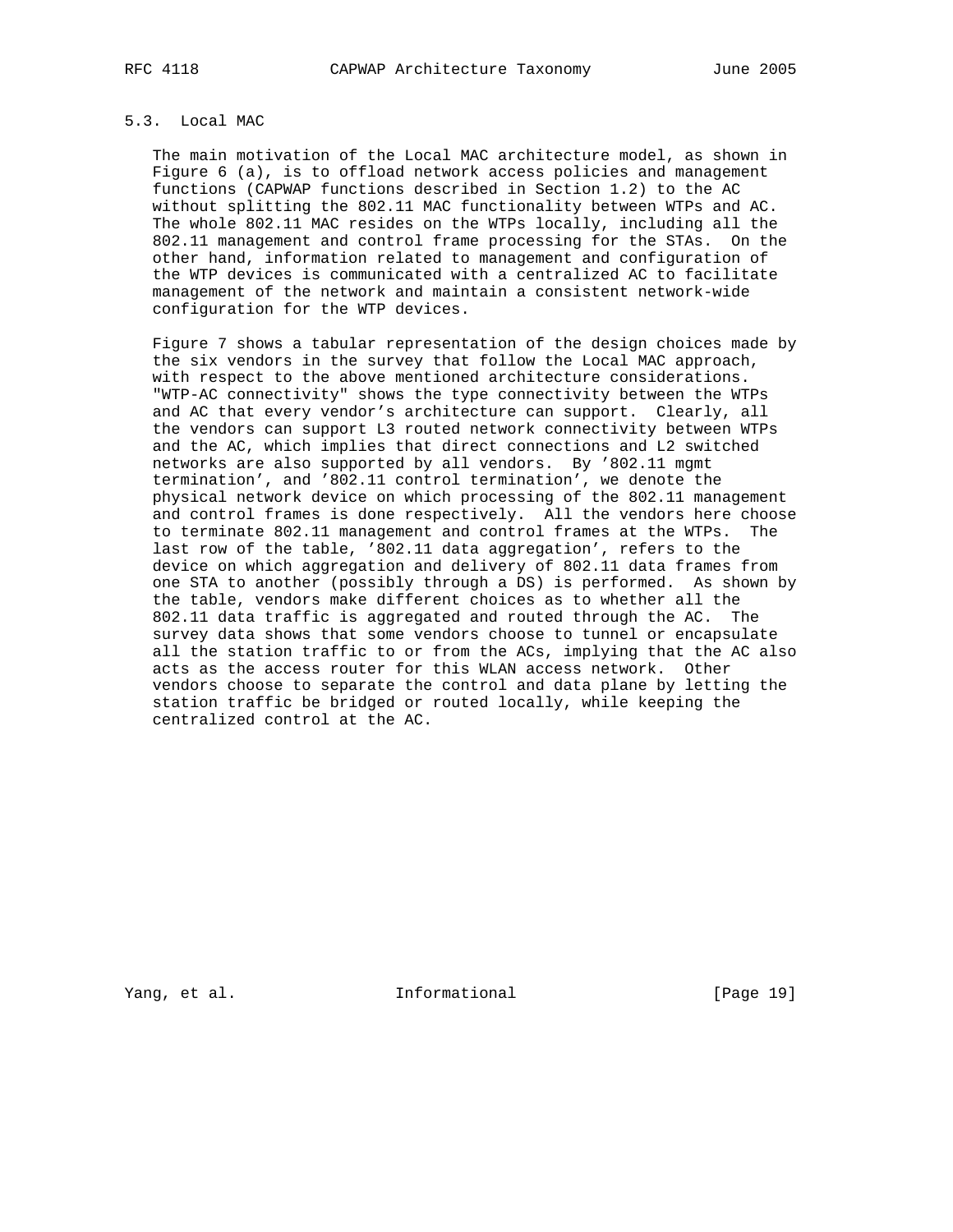|                               | Arch7          | Arch8          | Arch9          | Arch10         | Arch11         |
|-------------------------------|----------------|----------------|----------------|----------------|----------------|
| $WTP-AC$<br>connectivity      | L <sub>3</sub> | L <sub>3</sub> | L <sub>3</sub> | L <sub>3</sub> | L <sub>3</sub> |
| 802.11 mgmt<br>termination    | WTP            | WTP            | WTP            | WTP            | WTP            |
| 802.11 control<br>termination | WTP            | WTP            | WTP            | WTP            | WTP            |
| 802.11 data<br>aggregation    | AC             | AC             | WTP            | AC             | WTP            |

Figure 7: Architecture Considerations for Local MAC Architecture

 Figure 8 reveals that most of the CAPWAP functions, as described in Section 1.2, are implemented at the AC with help from WTPs to monitor RF channels, and collect statistics and state information from the STAs, as the AC offers the advantages of network-wide visibility, which is essential for many of the control, configuration, and value-added services.

|      |                              | Arch7  | Arch8  | Arch9                | Arch10 | Arch11 |
|------|------------------------------|--------|--------|----------------------|--------|--------|
| RF   | Monitoring                   | WTP    | WTP    | AC/WTP               | WTP    | WTP    |
| RF   | Config.                      | АC     | AC     | АC                   | AC     | АC     |
|      | WTP config.                  | АC     | AC     | AC                   | AC     | AC     |
| WTP  | Firmware                     | AC     | AC     | AC                   | AC     | AC     |
| info | STA state<br>database        | AC     |        | AC/WTP AC/WTP AC/WTP |        | AC     |
|      | AC/WTP<br>mutual<br>authent. | AC/WTP | AC/WTP | AC/WTP               | AC/WTP | AC/WTP |

Figure 8: Mapping of CAPWAP Functions for Local MAC Architecture

Yang, et al. 100 Informational 100 [Page 20]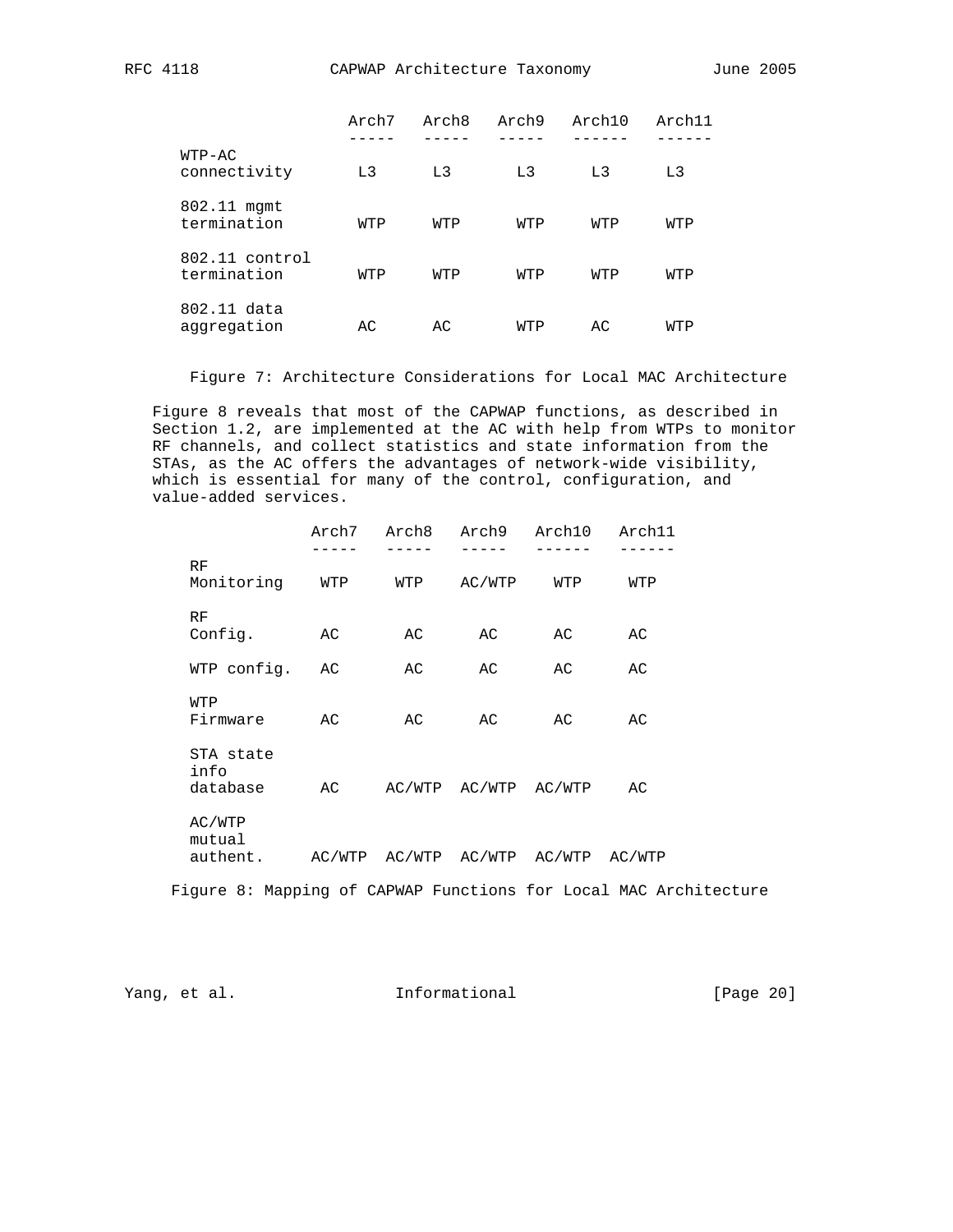The matrix in Figure 9 shows that most of the 802.11 functions are implemented at the WTPs for Local MAC Architecture, with some minor differences among the vendors regarding distribution service, 802.11e scheduling, and 802.1X/EAP authentication. The difference in distribution service is consistent with that described earlier regarding "802.11 data aggregation" in Figure 7.

|                                              | Arch7 | Arch8  | Arch9 | Arch10 | Arch11 |
|----------------------------------------------|-------|--------|-------|--------|--------|
| Distribution<br>Service                      | AC    | AC     | WTP   | AC     | WTP    |
| Integration<br>Service                       | WTP   | WTP    | WTP   | WTP    | WTP    |
| Beacon<br>Generation                         | WTP   | WTP    | WTP   | WTP    | WTP    |
| Probe<br>Response                            | WTP   | WTP    | WTP   | WTP    | WTP    |
| Power mgmt<br>Packet<br>Buffering            | WTP   | WTP    | WTP   | WTP    | WTP    |
| Fragmentation/<br>Defragment.                | WTP   | WTP    | WTP   | WTP    | WTP    |
| Association<br>Disassoc.<br>Reassociation AC |       | WTP    | WTP   | WTP    | WTP    |
| WME/11e                                      |       |        |       |        |        |
| classifying                                  | AC    |        |       |        | WTP    |
| scheduling                                   | WTP   | AC/WTP | WTP   | WTP    | WTP    |
| queuing                                      | WTP   |        | WTP   | WTP    | WTP    |

Yang, et al. 1nformational [Page 21]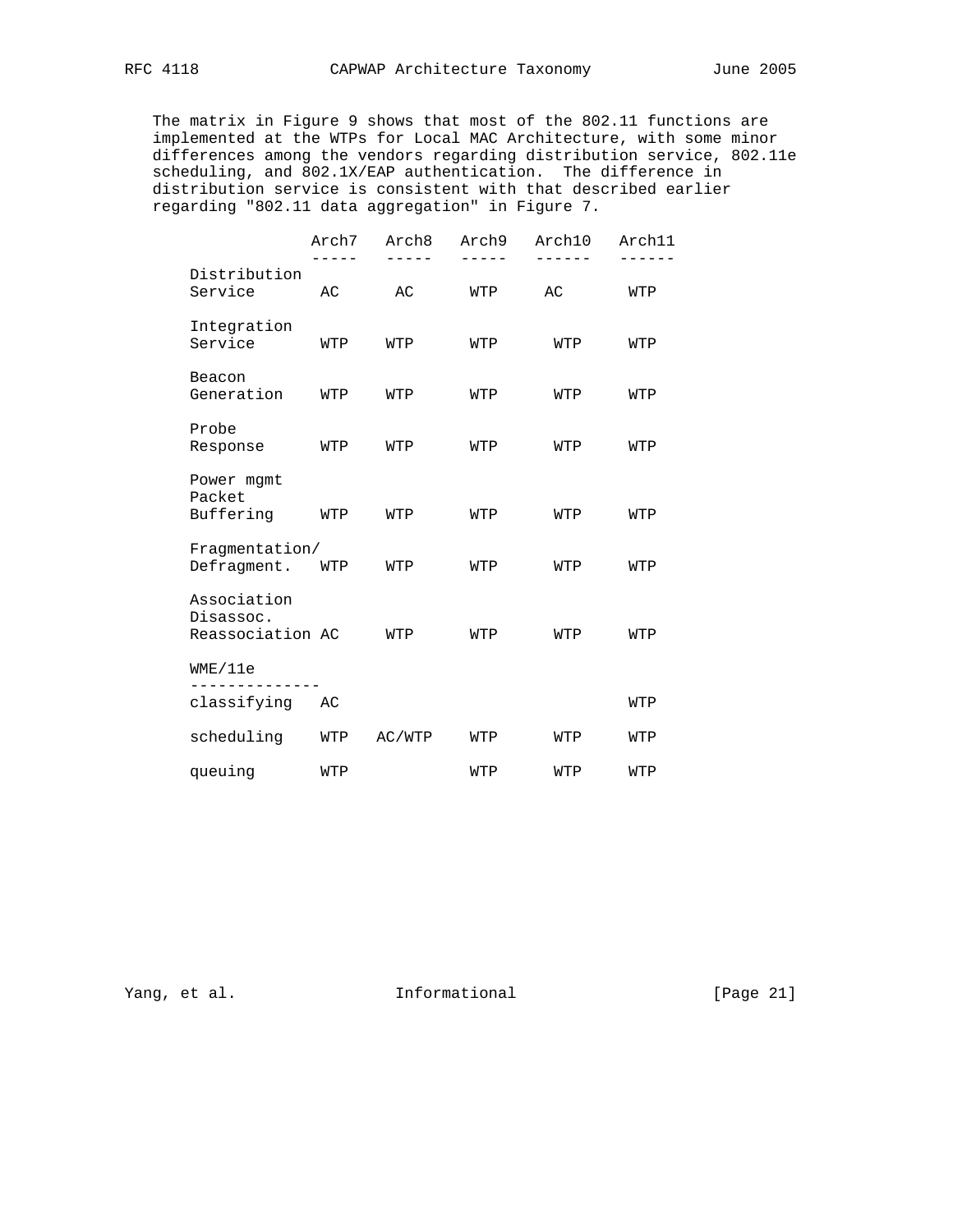| RFC | 118 |
|-----|-----|
|-----|-----|

| Authentication<br>and Privacy       |     |     |        |     |        |  |  |  |  |  |
|-------------------------------------|-----|-----|--------|-----|--------|--|--|--|--|--|
| 802.1X/EAP                          | AC. | AC. | AC/WTP | AC. | AC/WTP |  |  |  |  |  |
| Keys<br>Management                  | AC  | АC  | WTP    | АC  | AC     |  |  |  |  |  |
| 802.11<br>Encryption/<br>Decryption | WTP | WTP | WTP    | WTP | WTP    |  |  |  |  |  |

Figure 9: Mapping of 802.11 Functions for Local MAC Architecture

 From Figures 7, 8, and 9, it is clear that differences among vendors in the Local MAC Architecture are relatively minor, and most of the functional mapping appears to be common across vendors.

## 5.4. Split MAC

 As depicted in Figure 6 (b), the main idea behind the Split MAC architecture is to implement part of the 802.11 MAC functionality on a centralized AC instead of the WTPs, in addition to providing the required services for managing and monitoring the WTP devices. Usually, the decision of which functions of the 802.11 MAC need to be provided by the AC is based on the time-criticality of the services considered.

 In the Split MAC architecture, the WTP terminates the infrastructure side of the wireless physical link, provides radio-related management, and also implements time-critical functionality of the 802.11 MAC. In addition, the non-realtime management functions are handled by a centralized AC, along with higher level services, such as configuration, QoS, policies for load balancing, and access control lists. The key distinction between Local MAC and Split MAC relates to non-realtime functions: in Split MAC architecture, the AC terminates 802.11 non realtime functions, whereas in Local MAC architecture, the WTP terminates the 802.11 non-realtime functions and consequently sends appropriate messages to the AC.

 There are several motivations for taking the Split MAC approach. The first is to offload functionality that is specific and relevant only to the locality of each BSS to the WTP, in order to allow the AC to scale to a large number of 'light weight' WTP devices. Moreover, realtime functionality is subject to latency constraints and cannot tolerate delays due to transmission of 802.11 control frames (or other realtime information) over multiple-hops. The latter would limit the available choices for connectivity between the AC and the

Yang, et al. 10 Informational 11 [Page 22]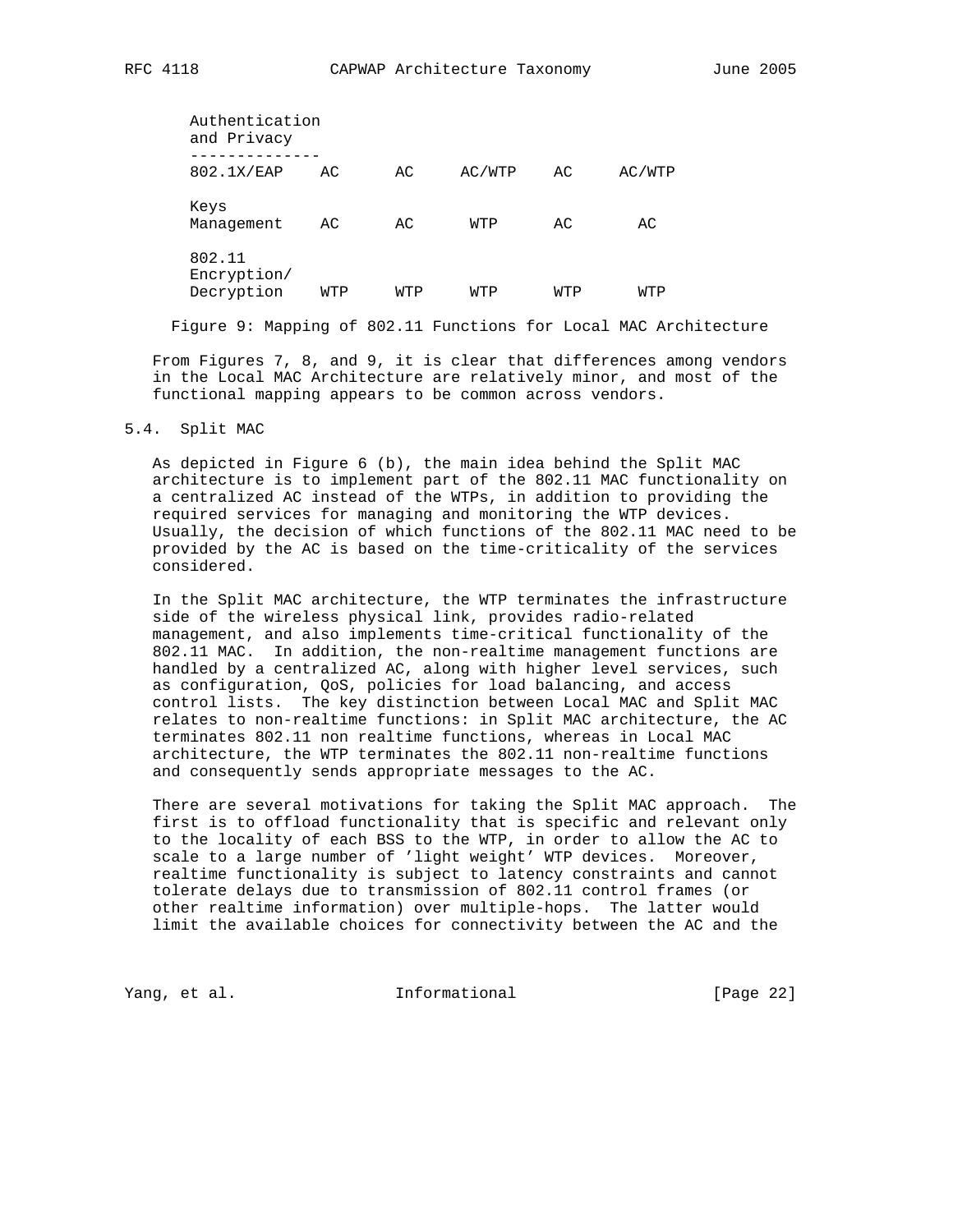WTP. Therefore, the realtime criterion is usually employed to separate MAC services between the devices. Another consideration is cost reduction of the WTP to make it as cheap and simple as possible. Finally, moving functions like encryption and decryption to the AC reduces vulnerabilities from a compromised WTP, since user encryption keys no longer reside on the WTP. As a result, any advancements in security protocol and algorithm designs do not necessarily obsolete the WTPs; the ACs implement the new security schemes instead, which simplifies the management and update task. Additionally, the network is protected against LAN-side eavesdropping.

 Since there is no clear definition in the 802.11 specification as to which 802.11 MAC functions are considered "realtime", each vendor interprets this in their own way. Most vendors agree that the following services of 802.11 MAC are examples of realtime services, and are chosen to be implemented on the WTPs.

- o Beacon Generation
- o Probe Response/Transmission
- o Processing of Control Frames: RTS/CTS/ACK/PS-Poll/CF-End/CF-ACK
- o Synchronization
- o Retransmissions
- o Transmission Rate Adaptation

 The following list includes examples of non-realtime MAC functions as interpreted by most vendors:

- o Authentication/De-authentication
- o Association/Disassociation/Reassociation/Distribution
- o Integration Services: Bridging between 802.11 and 802.3
- o Privacy: 802.11 Encryption/Decryption
- o Fragmentation/Defragmentation

 However, some vendors may choose to classify some of the above "non realtime" functions as realtime functions in order to support specific applications with strict QoS requirements. For example, Reassociation is sometimes implemented as a "realtime" function to support VoIP applications.

Yang, et al. **Informational** [Page 23]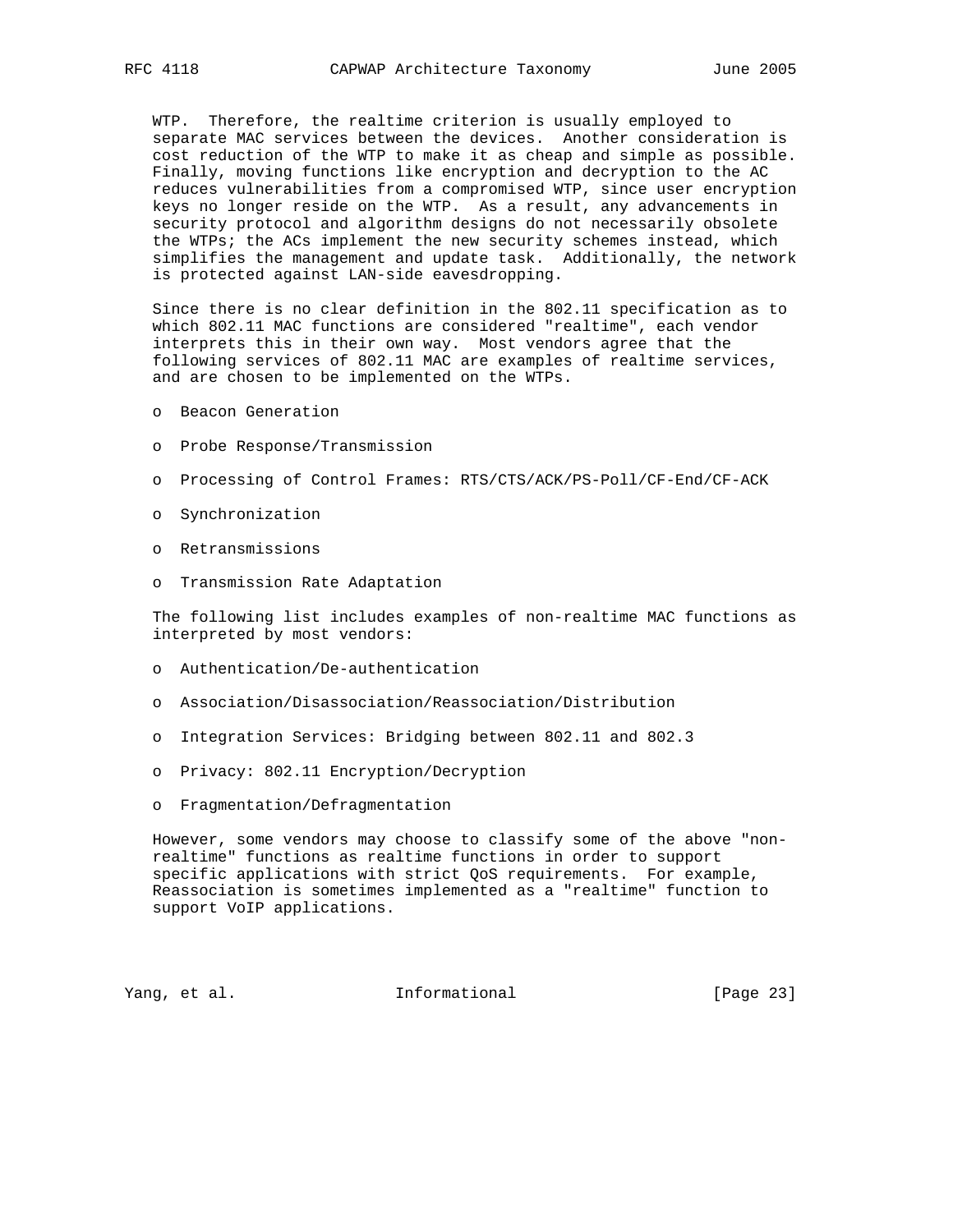The non-realtime aspects of the 802.11 MAC are handled by the AC through the processing of raw 802.11 management frames (Split MAC). The following matrix in Figure 10 offers a tabular representation of the design choices made by the six vendors that follow the Split MAC design regarding the architecture considerations. While most vendors support L3 connectivity between WTPs and ACs, some can only support L2 switched connections due to the tighter delay constraint resulting from splitting MAC between two physical entities across a network. In Figure 7, it is clear that the WTP processes the 802.11 control frames in both the Split MAC and Local MAC. The difference between the two lies in the termination point for 802.11 management frames. Local MAC terminates 802.11 management frames at WTP, while at least some of the 802.11 management frames are terminated at the AC for the Split MAC Architecture. Since in most cases WTP devices are IP addressable, any of the direct connection, L2-switched, or L3-routed connections of Section 1.2 can be used. If only Ethernet encapsulation is performed (e.g., as in Architecture 4), then only direct connection and L2-switched connections are supported.

|                               | Arch1 | Arch2 | Arch3          | Arch4 | Arch5  | Arch6 |
|-------------------------------|-------|-------|----------------|-------|--------|-------|
| $WTP-AC$<br>connectivity      | L3    | L3    | L <sub>3</sub> | L2    | L3     | L3    |
| 802.11 mgmt<br>termination    | AC    | AC    | AC             | AC    | AC/WTP | AC    |
| 802.11 control<br>termination | WTP   | WTP   | WTP            | WTP   | WTP    | WTP   |
| 802.11 data<br>aggregation    | AC    | AC    | AC.            | AC    | AC     | AC    |

Figure 10: Architecture Considerations for Split MAC Architecture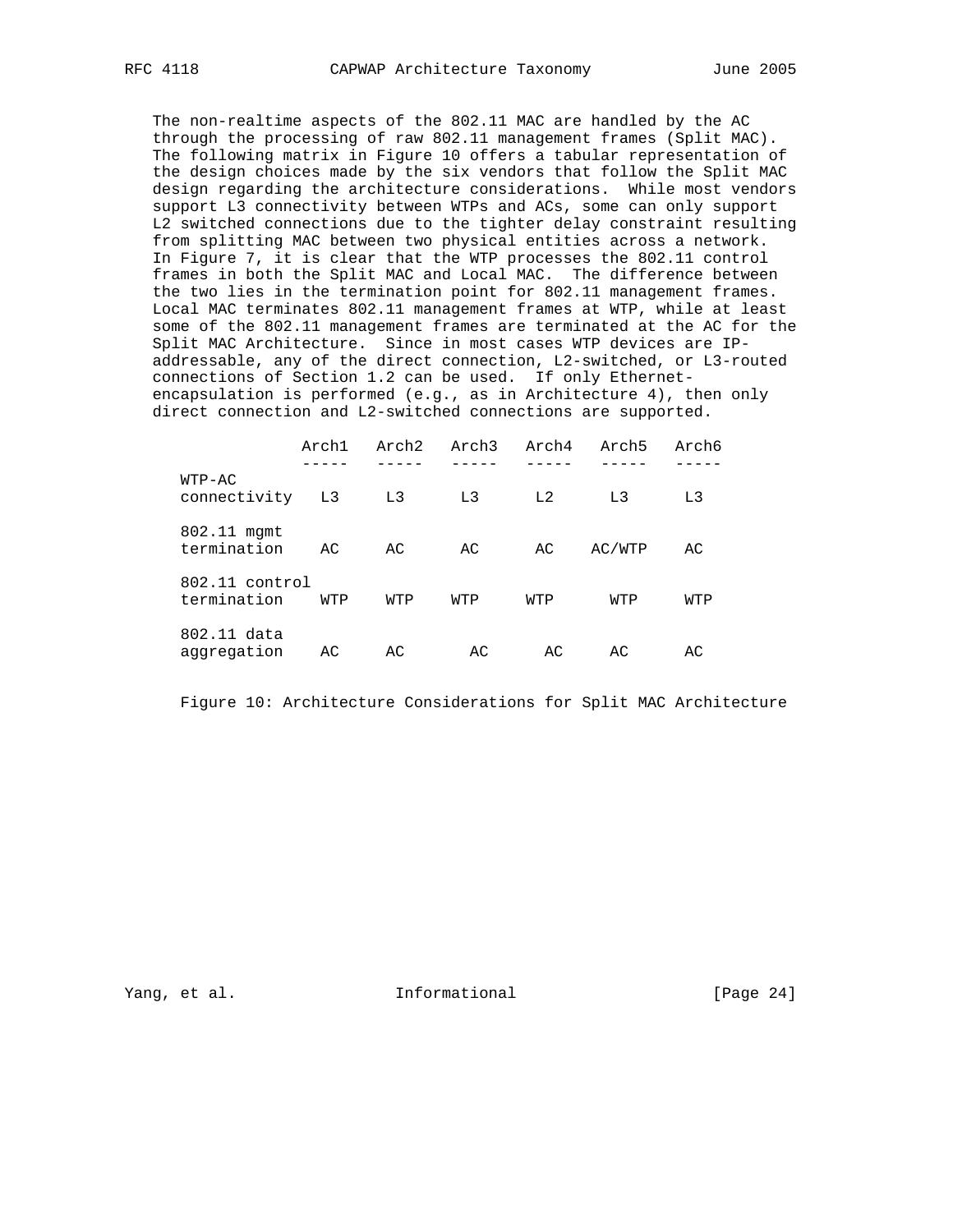Similar to the Local MAC Architecture, the matrix in Figure 11 shows that most of the CAPWAP control functions are implemented at the AC. The exception is RF monitoring, and in some cases RF configuration, which are performed locally at the WTPs.

|                               | Arch1  | Arch2         | Arch3  | Arch4  | Arch5 | Arch6 |
|-------------------------------|--------|---------------|--------|--------|-------|-------|
| RF<br>Monitoring              | WTP    | WTP           | WTP    | WTP    | WTP   | WTP   |
| RF<br>Config.                 | AC/WTP |               | AC/WTP | AC     | AC    | AC    |
| WTP config.                   | AC     |               | AC     | AC     | AC    | AC    |
| WTP<br>Firmware               | AC     |               | AC     | AC     | АC    | AC    |
| STA state<br>info<br>database | AC     |               | AC     | AC     | AC    | AC    |
| AC/WTP<br>mutual<br>authent.  |        | AC/WTP AC/WTP | AC/WTP | AC/WTP |       |       |

Figure 11: Mapping of CAPWAP Functions for Split MAC Architecture

Yang, et al. 1nformational [Page 25]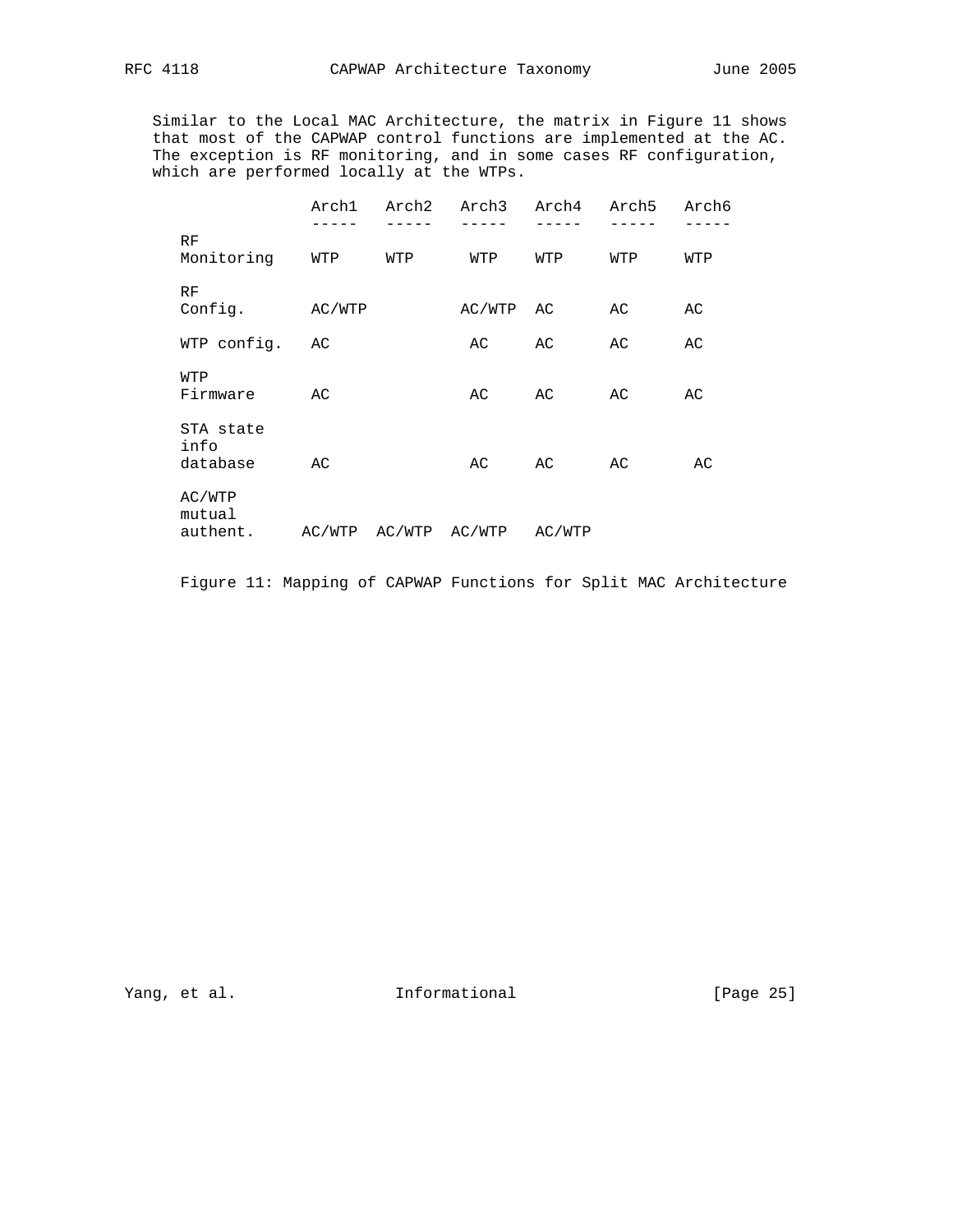The most interesting matrix for Split MAC Architecture is the Functional Distribution Matrix for 802.11 functions, as shown below in Figure 12. Vendors map the functions onto the WTPs and AC with a certain regularity. For example, all vendors choose to implement Distribution, Integration Service at the AC, along with 802.1X/EAP authentication and keys management. All vendors also choose to implement beacon generation at WTPs. On the other hand, vendors sometimes choose to map many of the other functions differently. Therefore, Split MAC Architectures are not consistent regarding the exact way the MAC is split.

|                                              | Arch1  | Arch2  | Arch3 | Arch4 | Arch5  | Arch6  |
|----------------------------------------------|--------|--------|-------|-------|--------|--------|
| Distribution<br>Service                      | AC     | AC     | AC    | AC    | AC     | AC     |
| Integration<br>Service                       | AC     | АC     | АC    | АC    | AC     | АC     |
| Beacon<br>Generation                         | WTP    | WTP    | WTP   | WTP   | WTP    | WTP    |
| Probe<br>Response                            | WTP    | AC/WTP | WTP   | WTP   | WTP    | WTP    |
| Power mgmt<br>Packet<br>Buffering            | WTP    | WTP    | WTP   | AC    | AC/WTP | WTP    |
| Fragmentation<br>Defragment.                 | WTP    |        | WTP   | AC    | AC     | AC     |
| Association<br>Disassoc.<br>Reassociation AC |        | AC     | AC    | AC    | WTP    | AC     |
| WME/11e                                      |        |        |       |       |        |        |
| classifying                                  |        |        | AC    | AC    | AC     | AC     |
| scheduling                                   | WTP/AC | AC     | WTP   | AC    | AC     | WTP/AC |
| queuing                                      | WTP/AC | WTP    | WTP   | AC    | WTP    | WTP    |

Yang, et al. 100 Informational 100 Informational [Page 26]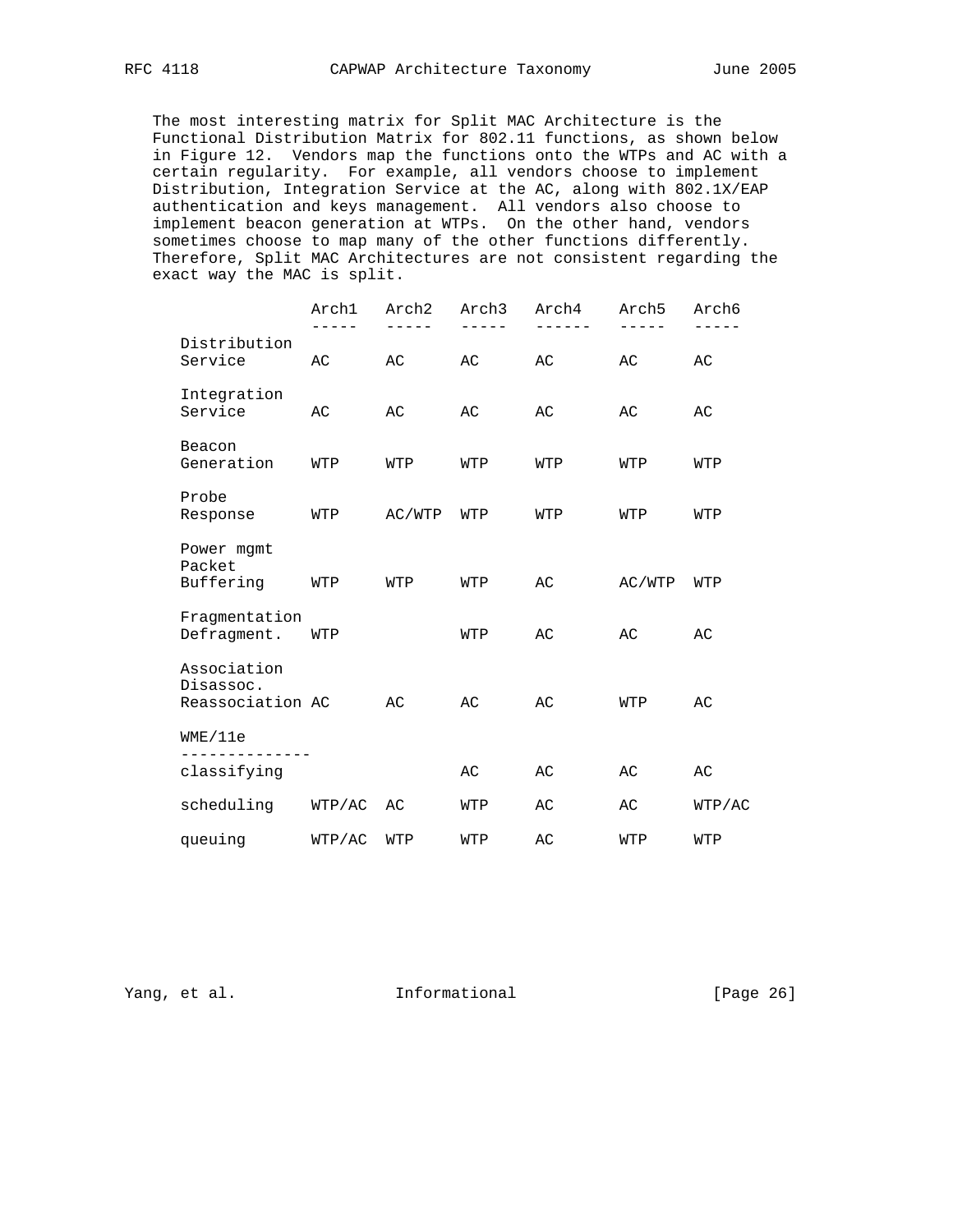| Authentication<br>and Privacy       |     |    |     |    |    |    |
|-------------------------------------|-----|----|-----|----|----|----|
| 802.1X/EAP                          | AC  | AC | AC  | AC | AC | AC |
| Keys<br>Management                  | AC  | AC | AC  | AC | AC | АC |
| 802.11<br>Encryption/<br>Decryption | WTP | АC | WTP | AC | AC | AC |
|                                     |     |    |     |    |    |    |

Figure 12: Mapping of 802.11 Functions for Split MAC Architecture

5.5. Remote MAC

 One of the main motivations for the Remote MAC Architecture is to keep the WTPs as light weight as possible, by having only the radio interfaces on the WTPs and offloading the entire set of 802.11 MAC functions (including delay-sensitive ones) to the Access Controller. This leaves all the complexities of the MAC and other CAPWAP control functions to the centralized controller.

 The WTP acts only as a pass-through between the Wireless LAN clients (STA) and the AC, though they may have an additional feature to convert the frames from one format (802.11) to the other (i.e., Ethernet, TR, Fiber). The centralized controller provides network monitoring, management and control, an entire set of 802.11 AP services, security features, resource management, channel selection features, and guarantees Quality of Service to the users. Because the MAC is separated from the PHY, we call this the "Remote MAC Architecture". Typically, such architecture is deployed with special attention to the connectivity between the WTPs and AC so that the delay is minimized. The Radio over Fiber (RoF) from Architecture 5 is an example of Remote MAC Architecture.

5.6. Comparisons of Local MAC, Split MAC, and Remote MAC

 Two commonalities across all three Centralized Architectures (Local MAC, Split MAC, and Remote MAC) are:

- o Most of the CAPWAP functions related to network control and configuration reside on the AC.
- o IEEE 802.11 PHY resides on the WTP.

Yang, et al. 100 Informational 100 [Page 27]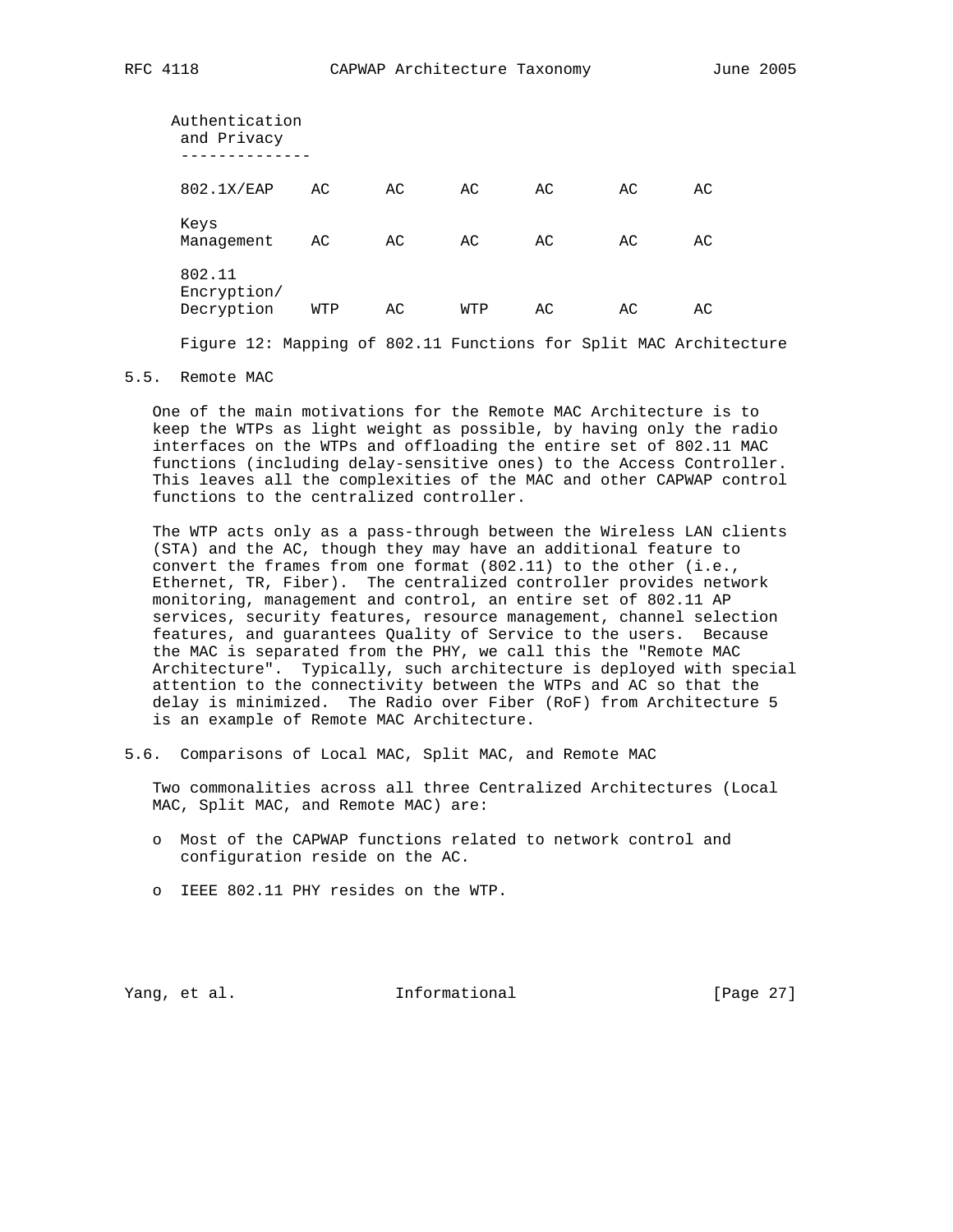There is a clear difference between Remote MAC and the other two Centralized Architectures (namely, Local MAC and Split MAC), as the 802.11 MAC is completely separated from the PHY in the former, while the other two keep some portion of the MAC functions together with PHY at the WTPs. The implication of PHY and MAC separation is that it severely limits the kind of interconnection between WTPs and ACs, so that the 802.11 timing constraints are satisfied. As pointed out earlier, this usually results in tighter constraint over the interconnection between WTP and AC for the Remote MAC Architecture. The advantage of Remote MAC Architecture is that it offers the lightest possible WTPs for certain deployment scenarios.

 The commonalities and differences between Local MAC and Split MAC are most clearly seen by comparing Figure 7 to Figure 10. The commonality is that 802.11 control frames are terminated at WTPs in both cases. The main difference between Local MAC and Split MAC is that the WTP terminates only the 802.11 control frames in the Split MAC, while the WTP may terminate all 802.11 frames in the Local MAC. An interesting consequence of this difference is that the Integration Service, which essentially refers to bridging between 802.11 and 802.3 frames, is implemented by the AC in the Split MAC and by the WTP in the Local MAC, as shown in Figures 9 and 12, respectively.

 As a second note, the Distribution Service, although usually provided by the AC, can also be implemented at the WTP in some Local MAC architectures. This approach is meant to increase performance in delivering STAs data traffic by avoiding tunneling it to the AC, and relaxing the dependency of the WTP from the AC. Therefore, it is possible for the data and control planes to be separated in the Local MAC Architecture.

 Even though all the 802.11 traffic is aggregated at ACs in the case of Split MAC Architecture, the data and control planes can still be separated by employing multiple ACs. For example, one AC can implement most of the CAPWAP functions (control plane), while other ACs can be used for 802.11 frames bridging (data plane).

 Each of the three architectural variants may be advantageous for certain deployment scenarios. While the Local MAC retains most of the STA's state information at the local WTPs, Remote MAC centralizes most of the state into the back-end AC. Split MAC sits somewhat in the middle of this spectrum, keeping some state information locally at the WTPs, and the rest centrally at the AC. Many factors should be taken into account to determine the exact balance desired between the centralized and decentralized state. The impact of such balance on network manageability is currently a matter of dispute within the technical community.

Yang, et al. 10. Informational 1. [Page 28]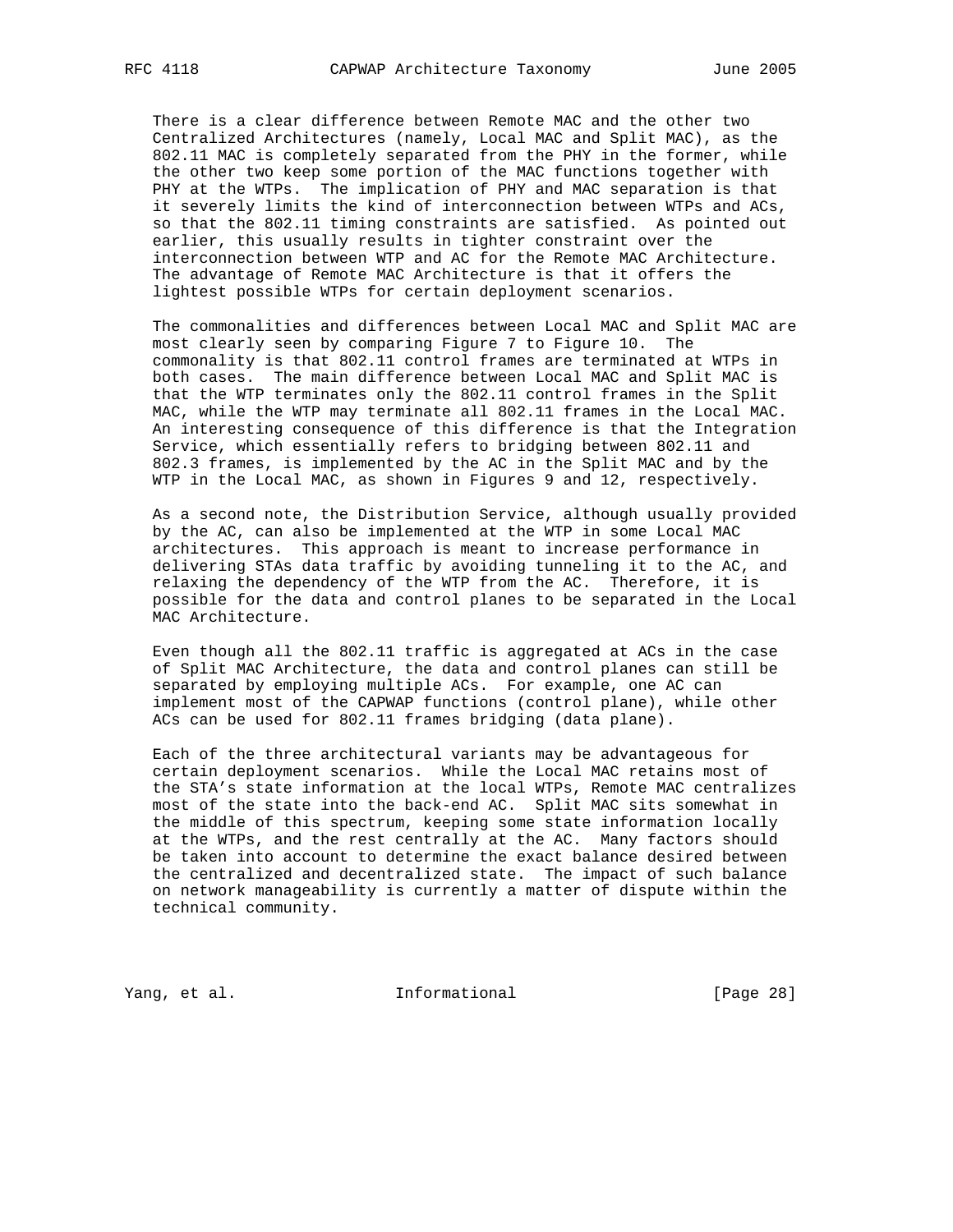# 5.7. Communication Interface between WTPs and ACs

 Before any messages can be exchanged between an AC and WTP, the WTP needs to discover, authenticate, and register with the AC first, then download the firmware and establish a control channel with the AC. Message exchanges between the WTP and AC for control and configuration can happen after that. The following list outlines the basic operations that are typically performed between the WTP and the AC in their typical order:

- 1. Discovery: The WTPs discover the AC with which they will be bound to and controlled by. The discovery procedure can employ either static or dynamic configuration. In the latter case, a protocol is used in order for the WTP to discover candidate AC(s).
- 2. Authentication: After discovery, the WTP device authenticates itself with the AC. However, mutual authentication, in which the WTP also authenticates the AC, is not always supported since some vendors strive for zero-configuration on the WTP side. This is not necessarily secure as it leaves the possible vulnerability of the WTP being attached to a rogue AC.
- 3. WTP Association: After successful authentication, a WTP registers with the AC in order to start receiving management and configuration messages.
- 4. Firmware Download: After successful association, the WTP may pull, or the AC may push, the WTPs firmware, which may be protected in some manner, such as digital signatures.
- 5. Control Channel Establishment: The WTP establishes either an IP tunnel or performs Ethernet encapsulation with the AC in order to transfer data traffic and management frames.
- 6. Configuration Download: Following the control channel establishment process, the AC may push configuration parameters to the WTPs.

# 5.8. Security

 Given the varied distribution of functionalities for the Centralized Architecture, as surveyed in Section 4.3, it is obvious that an extra network binding is created between the WTP and the AC. This brings new and unique security issues and subsequent requirements.

Yang, et al. 10. Informational 1. [Page 29]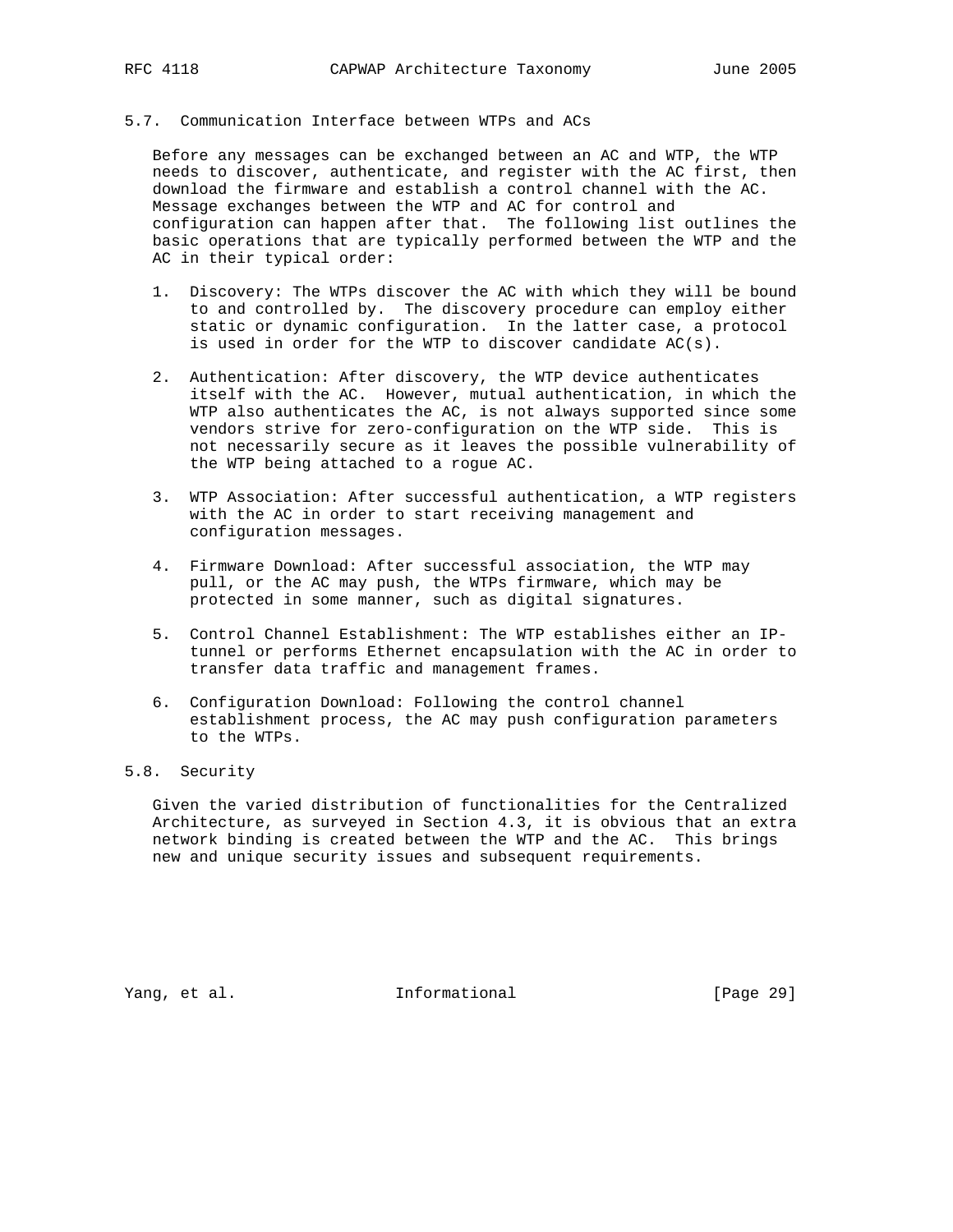## 5.8.1. Client Data Security

 The survey shows clearly that the termination point for "over the air" 802.11 encryption [4] can be implemented either in the WTP or in the AC. Furthermore, the 802.1X/EAP [6] functionality is distributed between the WTP and the AC where, in most cases, the AC performs the necessary functions as the authenticator in the 802.1X exchange.

 If the STA and AC are the parties in the 4-way handshake (defined in [4]), and 802.11i traffic encryption terminates at the WTP, then the Pairwise Transient Key (PTK) has to be transferred from the AC to the WTP. Since the keying material is part of the control and provisioning of the WTPs, a secure encrypted tunnel for control frames is employed to transport the keying material.

 The centralized model encourages AC implementations to use one PMK for many different WTPs. This practice facilitates speedy transition by an STA from one WTP to another that is connected to the same AC without establishing a separate PMK. However, this leaves the STA in a difficult position, as the STA cannot distinguish between a compromised PMK and one that is intentionally being shared. This issue must be resolved, but the resolution is beyond the scope of the CAPWAP working group. The venue for this resolution is to be determined by the IEEE 802 and IETF liaisons.

 When the 802.11i encryption/decryption is performed in the AC, the key exchange and state transitions occur between the AC and the STA. Therefore, there is no need to transfer any crypto material between the AC and the WTP.

 Regardless of where the 802.11i termination point occurs, the Centralized WLAN Architecture records two practices for "over the wire" client data security. In some cases there is an encrypted tunnel (IPsec or SSL) between the WTP and AC, which assumes that the security boundary is in the AC. In other cases, an end-to-end mutually authenticated secure VPN tunnel is assumed between the client and AC, other security gateway, or end host entity.

5.8.2. Security of Control Channel between the WTP and AC

 In order for the CAPWAP functions to be implemented in the Centralized WLAN Architecture, a control channel is necessary between the WTP and AC.

Yang, et al. 100 Informational 100 [Page 30]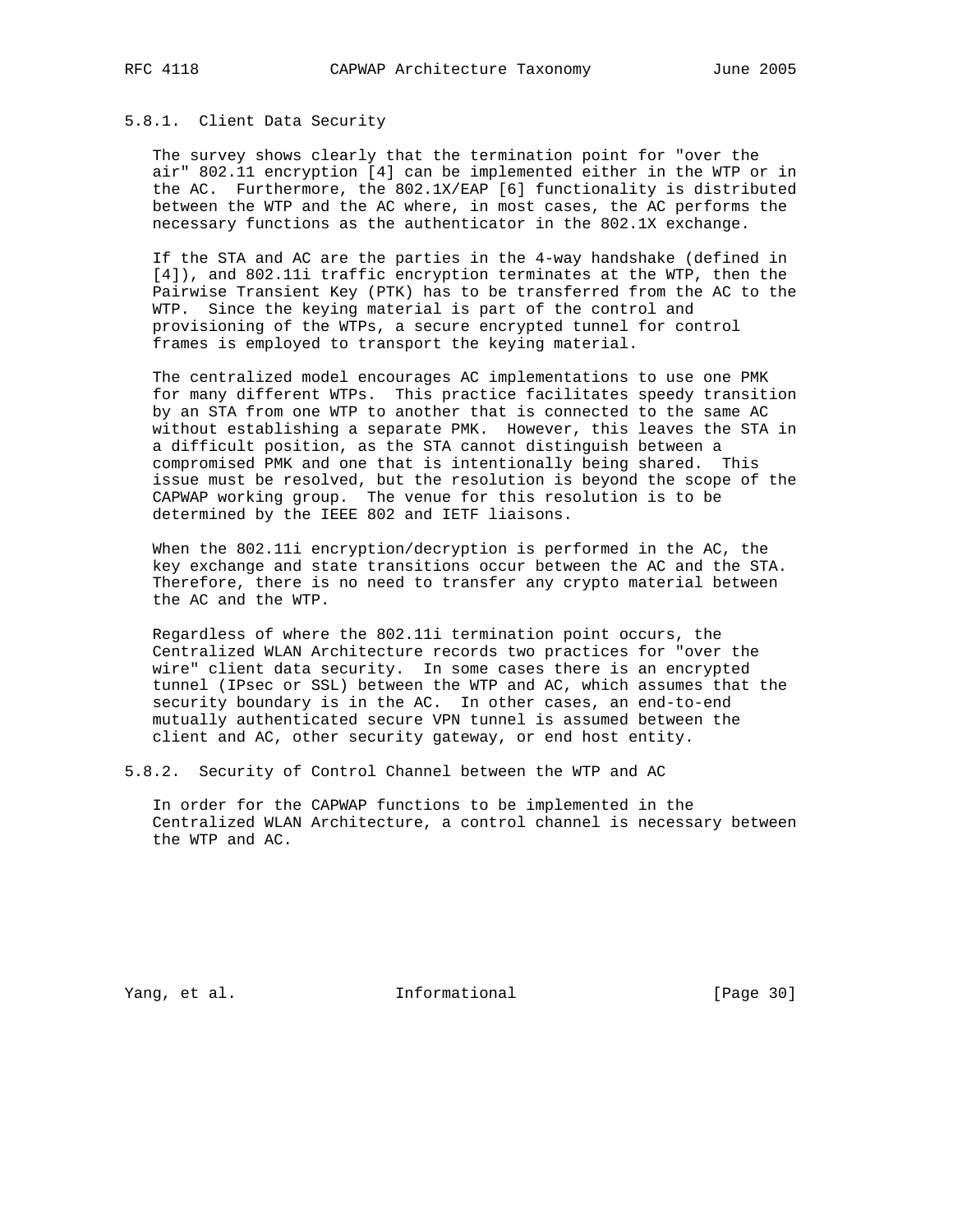To address potential security threats against the control channel, existing implementations feature one or more of the following security mechanisms:

- 1. Secure discovery of WTP and AC.
- 2. Authentication of the WTPs to the ACs (and possibly mutual authentication).
- 3. Confidentiality, integrity, and replay protection of control channel frames.
- 4. Secure management of WTPs and ACs, including mechanisms for securely setting and resetting secrets and state.

 Discovery and authentication of WTPs are addressed in the submissions by implementing authentication mechanisms that range from X.509 certificates, AAA authentication to pre-shared credential authentication. In all cases, confidentiality, integrity, and protection against man-in-the-middle attacks of the control frames are addressed by a secure encrypted tunnel between the WTP and  $AC(s)$ , utilizing keys derived from the authentication methods mentioned previously. Finally, one of the motivations for the Centralized WLAN Architecture is to minimize the storage of cryptographic and security sensitive information, in addition to operational configuration parameters within the WTPs. It is for that reason that the majority of the submissions under the Centralized Architecture category have employed a post WTP authenticated discovery phase of configuration provisioning, which in turn protects against the theft of WTPs.

5.8.3. Physical Security of WTPs and ACs

 To provide comprehensive radio coverage, WTPs are often installed in locations that are difficult to secure physically; it is relatively easier to secure the AC physically. If high-value secrets, such as a RADIUS shared secret, are stored in the AC instead of WTPs, then the physical loss of an WTP does not compromise these secrets. Hence, the Centralized Architecture may reduce the security consequences of a stolen WTP. On the other hand, concentrating all the high-value secrets in one place makes the AC an attractive target that requires strict physical, procedural, and technical controls to protect the secrets.

Yang, et al. 10. Informational 1. [Page 31]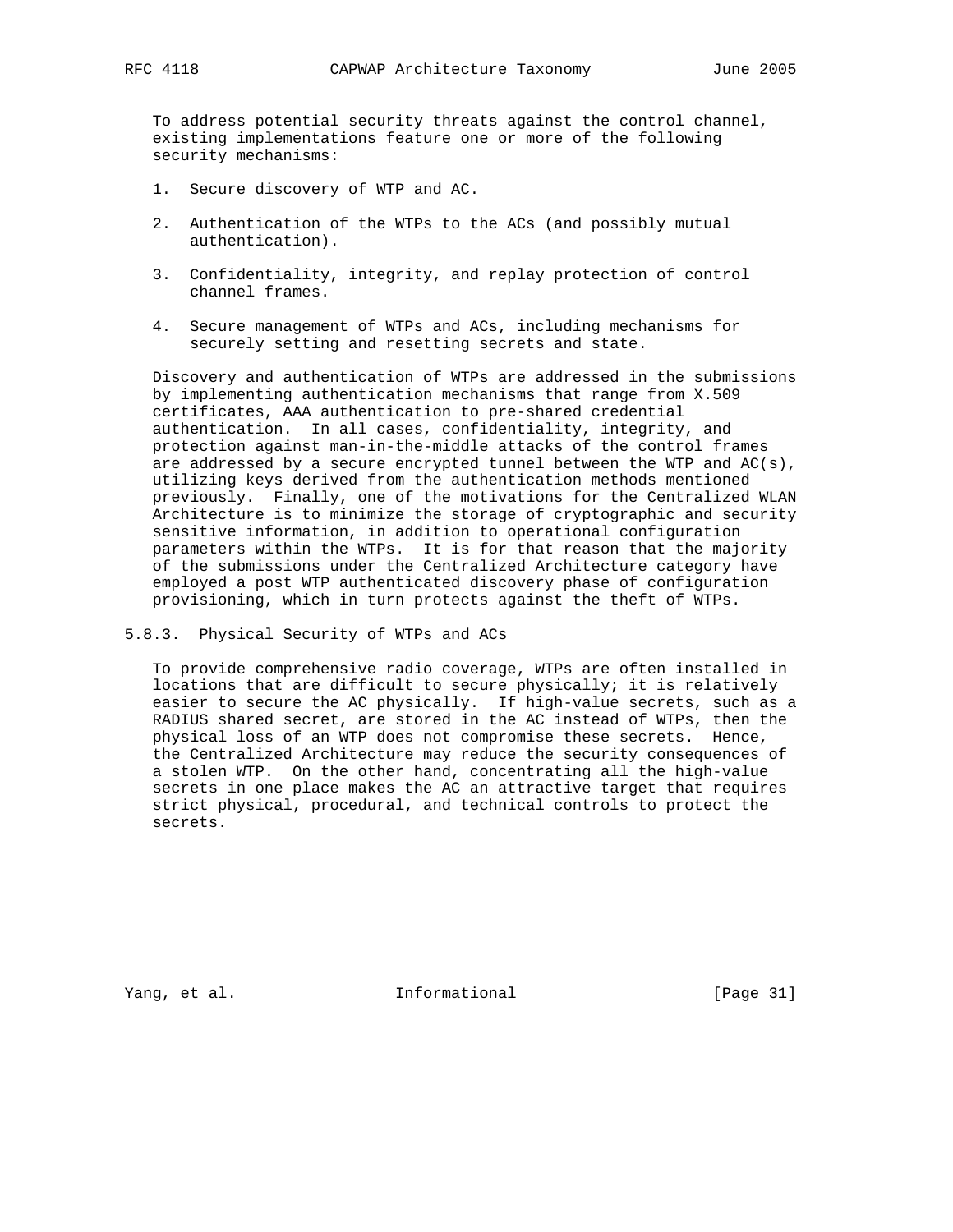6. Distributed Mesh Architecture

 Out of the sixteen architecture survey submissions, three belong to the Distributed Mesh Architecture family. An example of the Distributed Mesh Architecture is shown in Figure 13, and reflects some of the common characteristics found in these three submissions.



Figure 13: Example of Distributed Mesh Architecture

## 6.1. Common Characteristics

 To provide wider wireless coverage, mesh nodes in the network may act as APs to client stations in their respective BSS, as well as traffic relays to neighboring mesh nodes via 802.11 wireless links. It is also possible that some mesh nodes in the network may serve only as wireless traffic relays for other mesh nodes, but not as APs for any client stations. Instead of pulling Ethernet cable connections to every AP, wireless mesh networks provide an attractive alternative to relaying backhaul traffic.

 Mesh nodes can also keep track of the state of their neighboring nodes, or even nodes beyond their immediate neighborhood by exchanging information periodically amongst them; this way, mesh nodes can be fully aware of the dynamic network topology and RF conditions around them. Such peer-to-peer communication model allows mesh nodes to actively coordinate among themselves to achieve self configuration and self-healing. This is the major distinction between this Distributed Architecture family and the Centralized Architecture -- much of the CAPWAP functions can be implemented

Yang, et al. 10 Informational 1999 [Page 32]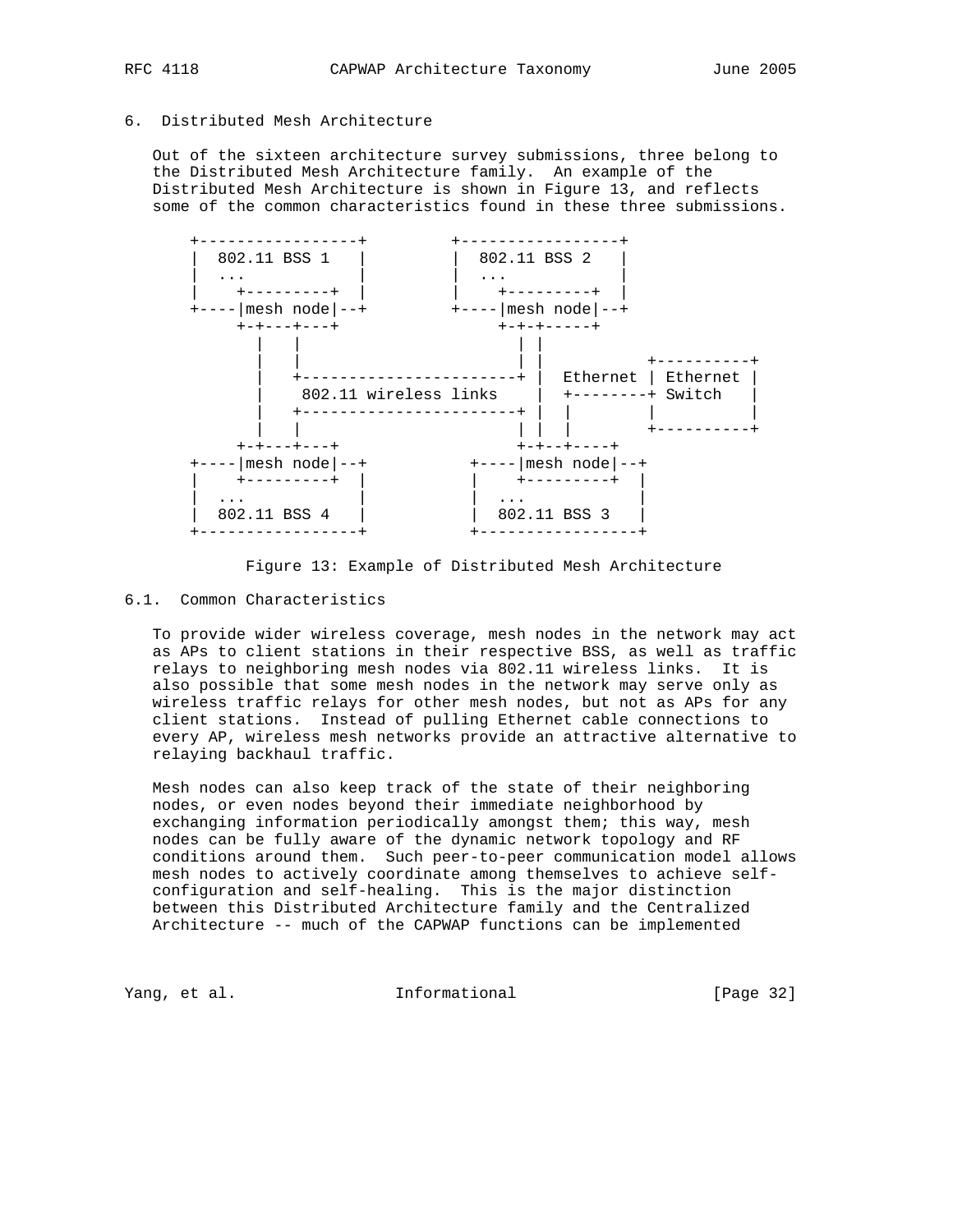across the mesh nodes in a distributed fashion, without a centralized entity making all the control decisions.

 It is worthwhile to point out that mesh networks do not necessarily preclude the use of centralized control. It is possible that a combination of centralized and distributed control co-exists in mesh networks. Some global configuration or policy change may be better served in a coordinated fashion if some form of Access Controller (AC) exists in the mesh network (even if not the full blown version of the AC, as defined in the Centralized WLAN Architecture). For example, a centralized management entity can be used to update every mesh node's default configuration. It may also be more desirable to leave certain functions, such as user authentication to a single centralized end point (such as a RADIUS server), but mesh networks allow each mesh AP to directly talk to the RADIUS server. This eliminates the single point of failure and takes advantage of the client distribution in the network.

 The backhaul transport network of the mesh network can be either an L2 or L3 networking technology. Currently, vendors are using proprietary mesh technologies on top of standard 802.11 wireless links to enable peer-to-peer communication between the mesh nodes. Hence, there is no interoperability among mesh nodes from different vendors. The IEEE 802.11 WG has recently started a new Task Group (TGs) to define the mesh standard for 802.11.

# 6.2. Security

 Similar security concerns for client data security, as described in Section 5.8.1, also apply to the Distributed Mesh Architecture. Additionally, one important security consideration for the mesh networks is that the mesh nodes must authenticate each other within the same administrative domain. To protect user and management data that may not be secured at layer 3, data transmission among neighboring nodes should be secured by a layer 2 mechanism of confidentiality, integrity, and replay protection.

7. Summary and Conclusions

 We requested existing WLAN vendors and other interested parties to submit a short description of existing or desired WLAN access network architectures to define a taxonomy of possible WLAN access network architectures. The information from the 16 submissions was condensed and summarized in this document.

 New terminology has been defined wherever existing terminology was found to be either insufficient or ambiguous in describing the WLAN architectures and supporting functions listed in the document. For

Yang, et al. 10. Informational 1. [Page 33]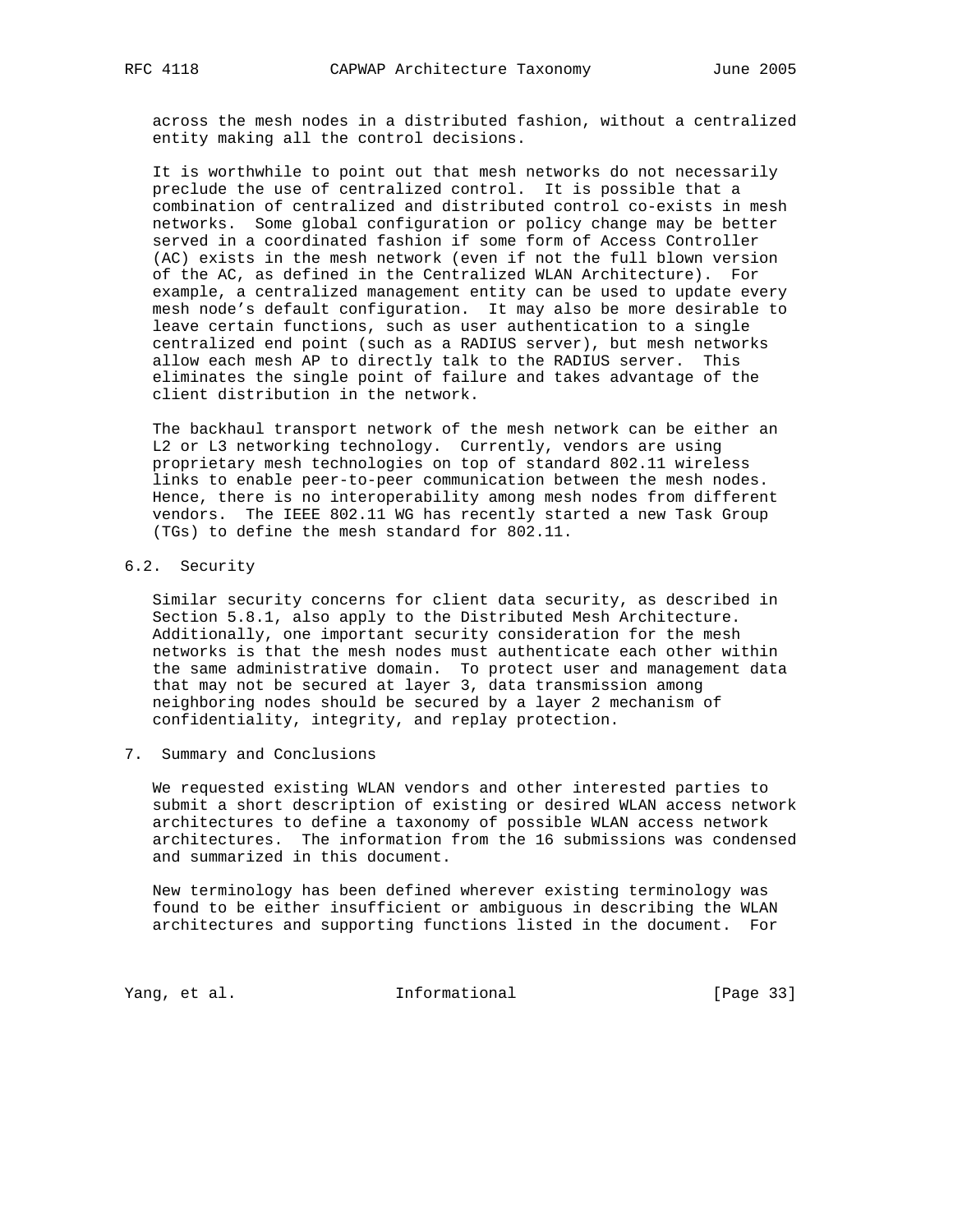example, the broad set of Access Point functions has been divided into two categories: 802.11 functions, which include those that are required by the IEEE 802.11 standards, and CAPWAP functions, which include those that are not required by the IEEE 802.11, but are deemed essential for control, configuration, and management of 802.11 WLAN access networks. Another term that has caused considerable ambiguity is "Access Point", which usually reflected a physical box that has the antennas, but did not have a uniform set of externally consistent behavior across submissions. To remove this ambiguity, we have redefined the AP as the set of 802.11 and CAPWAP functions, while the physical box that terminates the 802.11 PHY is called the Wireless Termination Point.

 Based on the submissions during the architecture survey phase, we have classified the existing WLAN architectures into three broad classes:

- 1. Autonomous WLAN Architecture: Indicates a family of architectures in which all the 802.11 functions and, where applicable, CAPWAP functions are implemented in the WTPs.
- 2. Centralized WLAN Architecture: Indicates a family of architectures in which the AP functions are split between the WTPs and the AC, with the AC acting as a centralized control point for multiple WTPs.
- 3. Distributed WLAN Architecture: Indicates a family of architectures in which part of the control functions is implemented across a distributed network of peer entities.

 Within the Centralized WLAN Architecture, there are a few visible sub-categories that depend on how one maps the MAC functions (at a high-level), between the WTP and the AC. Three prominent sub categories emerged from the information in the submissions:

- 1. Split MAC Architecture: The 802.11 MAC functions are split between the WTP and the AC. This subgroup includes all architectures that split the 802.11 MAC functions even though individual submissions differed on the specifics of the split.
- 2. Local MAC Architecture: The entire set of 802.11 MAC functions is implemented on the WTP.
- 3. Remote MAC Architecture: The entire set of 802.11 MAC functions is implemented on the AC.

Yang, et al. 10. Informational 1. [Page 34]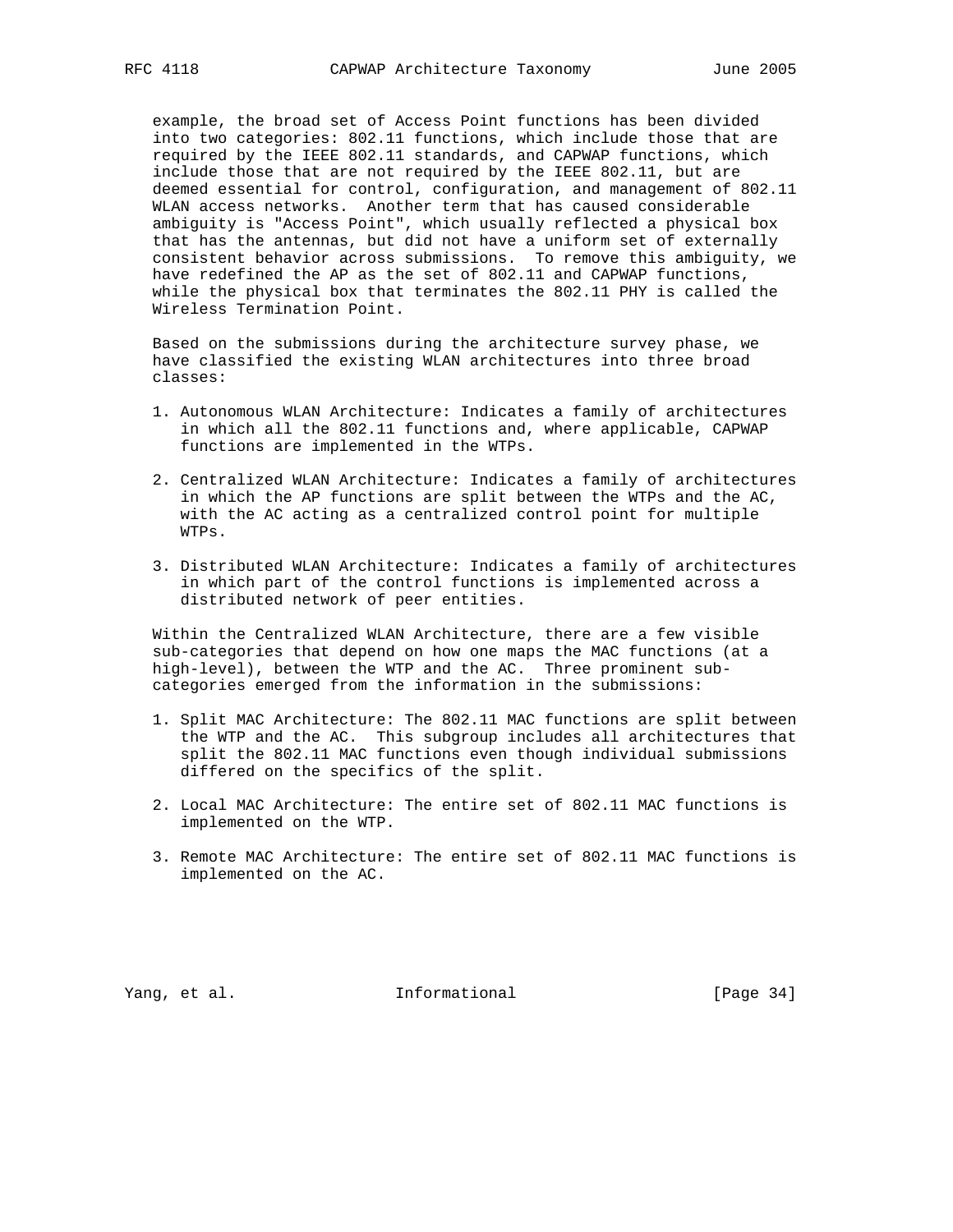The following tree diagram summarizes the architectures documented in this taxonomy.



 A majority of the submitted WLAN access network architectures (twelve out of sixteen) followed the Centralized WLAN Architecture. All but one of the Centralized WLAN Architecture submissions were grouped into either a Split MAC Architecture or a Local MAC Architecture. One submission followed the Autonomous WLAN Architecture, and three followed the Distributed WLAN Architecture.

 The WLAN access network architectures in the submissions indicated that the connectivity assumptions were:

- o Direct connection between the WTP and the AC.
- o L2 switched connection between the WTP and the AC.
- o L3 routed connection between the WTP and the AC.

Yang, et al. 10. Informational 1. [Page 35]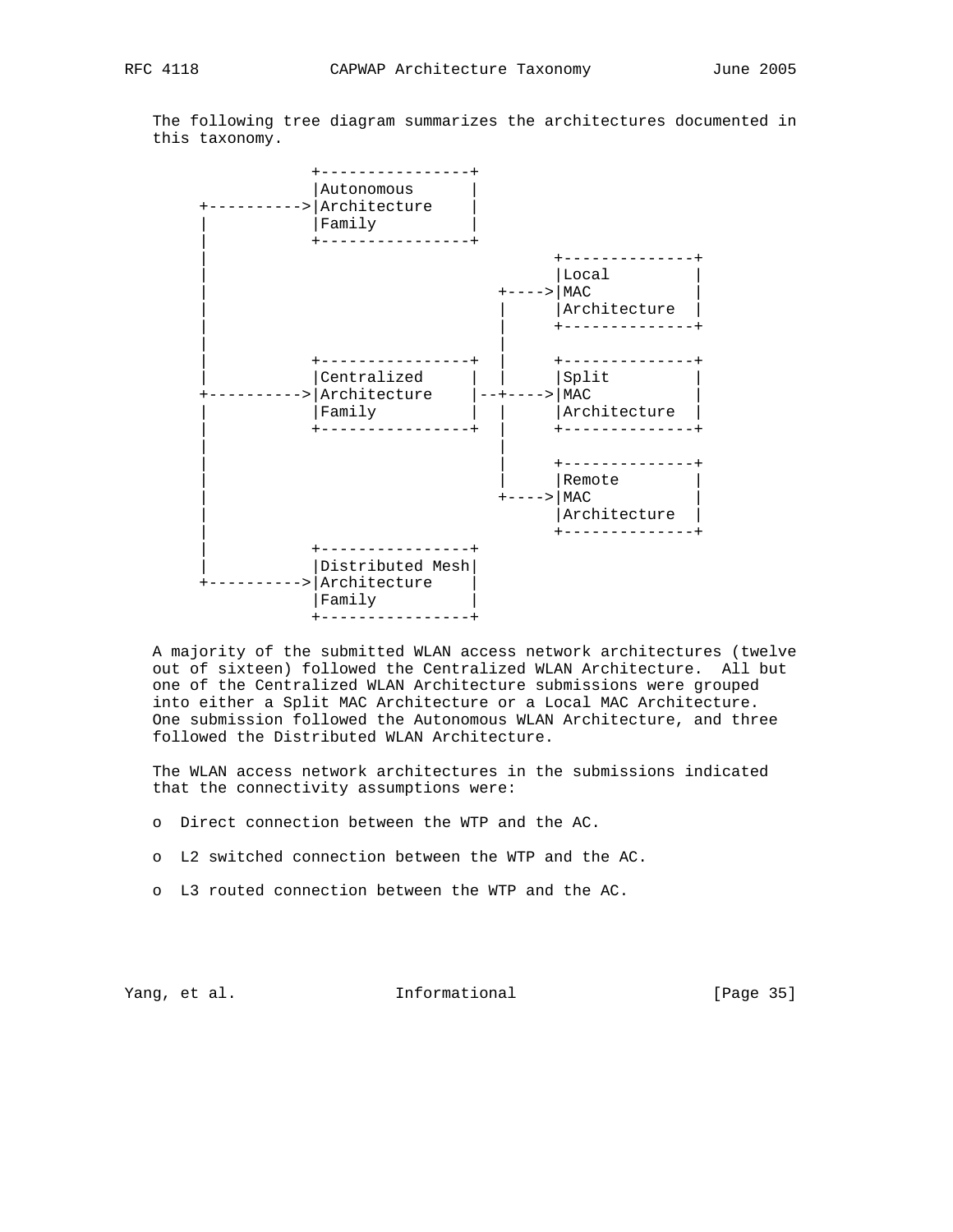o Wireless connection between the mesh nodes in the distributed mesh architecture.

 Interoperability between equipment from different vendors is one of the fundamental problems in the WLAN market today. To achieve interoperability via open standard development, the following steps are suggested for IETF and IEEE 802.11.

 Using this taxonomy, a functional model of an Access Point should be defined by the new study group recently formed within the IEEE 802.11. The functional model will consist of defining functional elements of an 802.11 Access Point that are considered atomic, i.e., not subject to further splitting across multiple network elements. Such a functional model should serve as a common foundation to support the existing WLAN architectures as outlined in this taxonomy, and any further architecture development within or outside the IEEE 802.11 group. It is possible, and even recommended, that work on the functional model definition may also include impact analysis of implementing each functional element on either the WTP or the AC.

 As part of the functional model definition, interfaces must be defined as primitives between these functional elements. If a pair of functional elements that have an interface defined between them is being implemented on two different network entities, then a protocol specification definition between such a pair of network elements is required, and should be developed by the IETF.

8. Security Considerations

 This document does not intend to provide a comprehensive threat analysis of all of the security issues with the different WLAN architectures. Nevertheless, in addition to documenting the architectures employed in the existing IEEE 802.11 products in the market, this taxonomy document also catalogues the security issues that arise and the manner in which vendors address these security threats. The WLAN architectures are broadly categorized into three families: Autonomous Architecture, Centralized Architecture, and Distributed Architecture. While Sections 4, 5, and 6 are devoted to each of these three architecture families, respectively, each section also contains a subsection to address the security issues within each architecture family.

 In summary, the main security concern in the Autonomous Architecture is the mutual authentication between the WTP and the wired (Ethernet) infrastructure equipment. Physical security of the WTPs is also a network security concern because the WTPs contain secret information and theft of these devices could potentially compromise even the wired network.

Yang, et al. 10 Informational 11 [Page 36]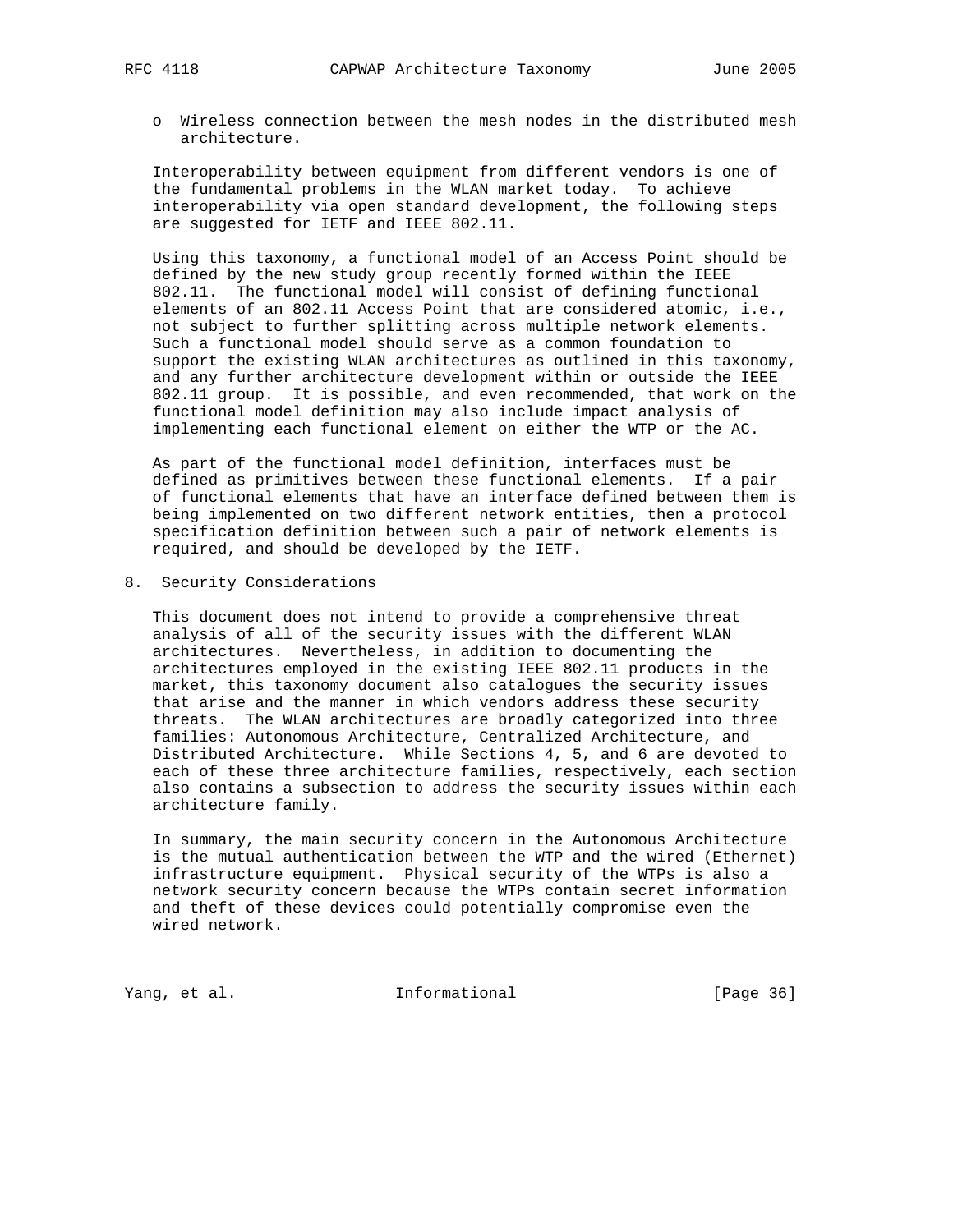In the Centralized Architecture there are a few new security concerns due to the new network binding between the WTP and AC. The following security concerns are raised for this architecture family: keying material for mobile client traffic may need to be securely transported from the AC to WTP; secure discovery of the WTP and AC is required, as well as mutual authentication between the WTPs and AC; man-in-the-middle attacks to the control channel between WTP and AC, confidentiality, integrity and replay protection of control channel frames, and theft of WTPs for extraction of embedded secrets within. Each of the survey results for this broad architecture category has presented mechanisms to address these security issues.

 The new security issue in the Distributed Mesh Architecture is the need for mesh nodes to authenticate each other before forming a secure mesh network. Encrypted communication between mesh nodes is recommended to protect both control and user data.

## 9. Acknowledgements

 This taxonomy is truly a collaborative effort with contributions from a large group of people. First, we want to thank all the CAPWAP Architecture Design Team members who have spent many hours in the teleconference calls, over e-mails, and in writing and reviewing the document. The full Design Team is listed here:

- o Peyush Agarwal STMicroelectronics Plot# 18, Sector 16A Noida, U.P 201301 India Phone: +91-120-2512021 EMail: peyush.agarwal@st.com
- o Dave Hetherington Roving Planet 4750 Walnut St., Suite 106 Boulder, CO 80027 United States Phone: +1-303-996-7560 EMail: Dave.Hetherington@RovingPlanet.com
- o Matt Holdrege Strix Systems 26610 Agoura Road Calabasas, CA 91302 Phone: +1 818-251-1058 EMail: matt@strixsystems.com

Yang, et al. **Informational** [Page 37]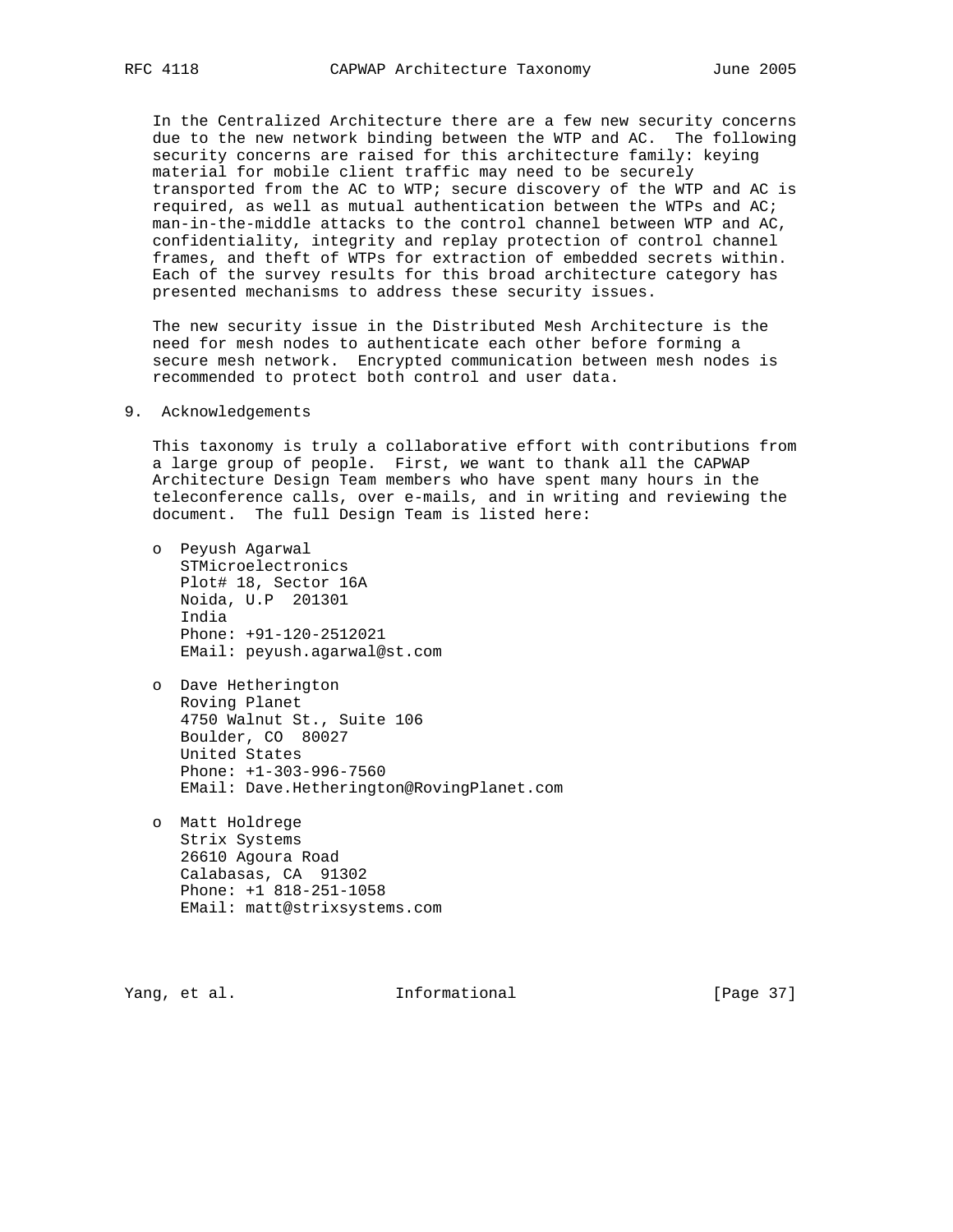- - o Victor Lin Extreme Networks 3585 Monroe Street Santa Clara, CA 95051 Phone: +1 408-579-3383 EMail: vlin@extremenetworks.com
	- o James M. Murphy Trapeze Networks 5753 W. Las Positas Blvd. Pleasanton, CA 94588 Phone: +1 925-474-2233 EMail: jmurphy@trapezenetworks.com
	- o Partha Narasimhan Aruba Wireless Networks 180 Great Oaks Blvd San Jose, CA 95119 Phone: +1 408-754-3018 EMail: partha@arubanetworks.com
	- o Bob O'Hara Airespace 110 Nortech Parkway San Jose, CA 95134 Phone: +1 408-635-2025 EMail: bob@airespace.com
	- o Emek Sadot (see Authors' Addresses)
	- o Ajit Sanzgiri Cisco Systems 170 W Tasman Drive San Jose, CA 95134 Phone: +1 408-527-4252 EMail: sanzgiri@cisco.com
	- o Singh Chantry Networks 1900 Minnesota Court Mississauga, Ontario L5N 3C9 Canada Phone: +1 905-567-6900 EMail: isingh@chantrynetworks.com
	- o L. Lily Yang (Editor, see Authors' Addresses)
	- o Petros Zerfos (see Authors' Addresses)

Yang, et al. **Informational** [Page 38]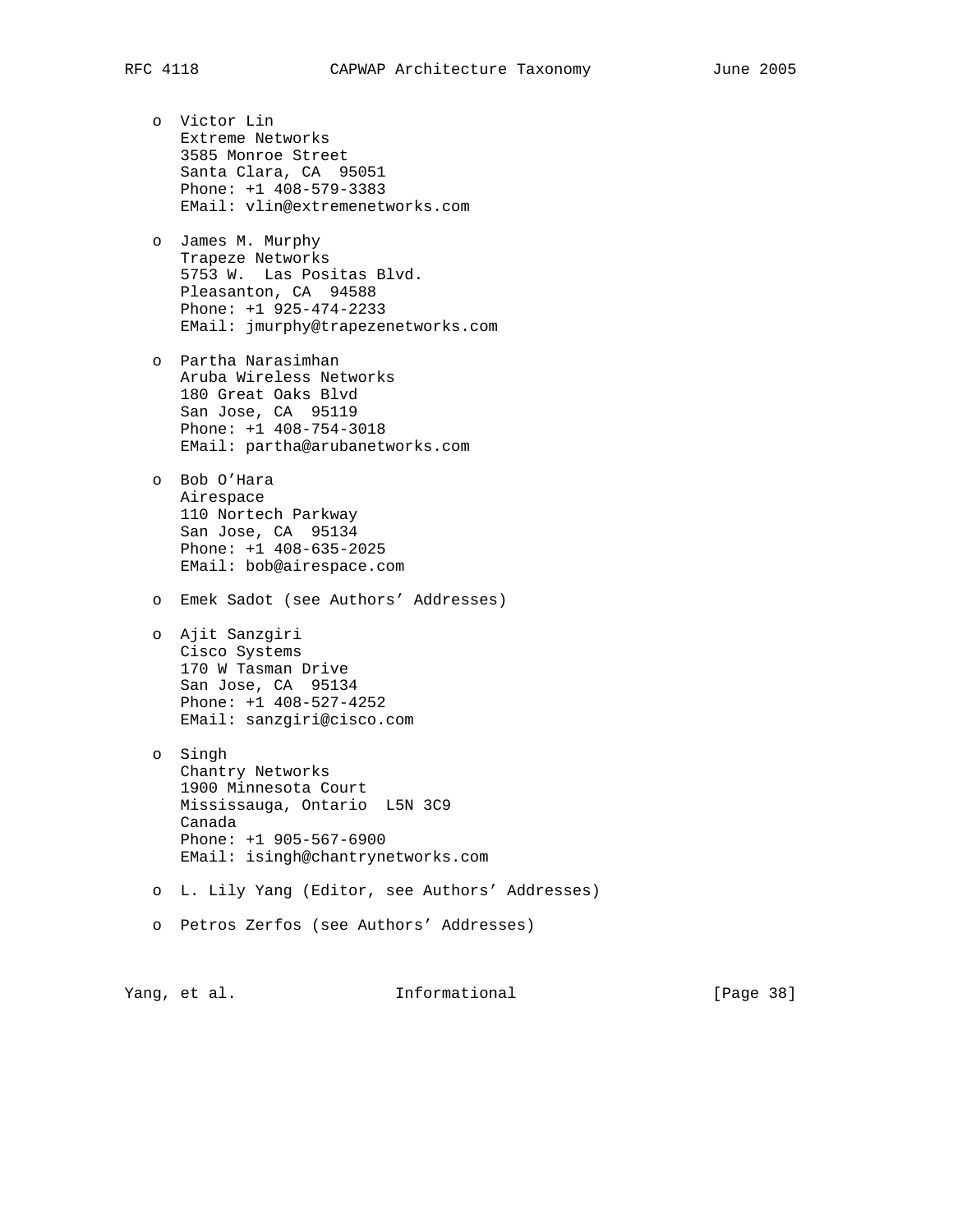In addition, we would also like to acknowledge contributions from the following individuals who participated in the architecture survey and provided detailed input data in preparation of the taxonomy: Parviz Yegani, Cheng Hong, Saravanan Govindan, Bob Beach, Dennis Volpano, Shankar Narayanaswamy, Simon Barber, Srinivasa Rao Addepalli, Subhashini A. Venkataramanan, Kue Wong, Kevin Dick, Ted Kuo, and Tyan-shu Jou. It is simply impossible to write this taxonomy without the large set of representative data points that they provided to us. We would also like to thank our CAPWAP WG co-chairs, Mahalingam Mani and Dorothy Gellert, and our Area Director, Bert Wijnen, for their unfailing support.

- 10. Normative References
	- [1] "IEEE WLAN MAC and PHY Layer Specifications", August 1999, <IEEE 802.11-99>.
	- [2] O'Hara, B., Calhoun, P., and J. Kempf, "Configuration and Provisioning for Wireless Access Points (CAPWAP) Problem Statement", RFC 3990, February 2005.
	- [3] Bradner, S., "Key words for use in RFCs to Indicate Requirement Levels", BCP 14, RFC 2119, March 1997.
	- [4] "IEEE Std 802.11i: Medium Access Control (MAC) Security Enhancements", April 2004.
	- [5] "IEEE Std 802.11h: Spectrum and Transmit Power Management Extensions in the 5 GHz Band in Europe", October 2003.
	- [6] "IEEE Std 802.1X: Port-based Network Access Control", June 2001.

Yang, et al. 10. Informational 1. [Page 39]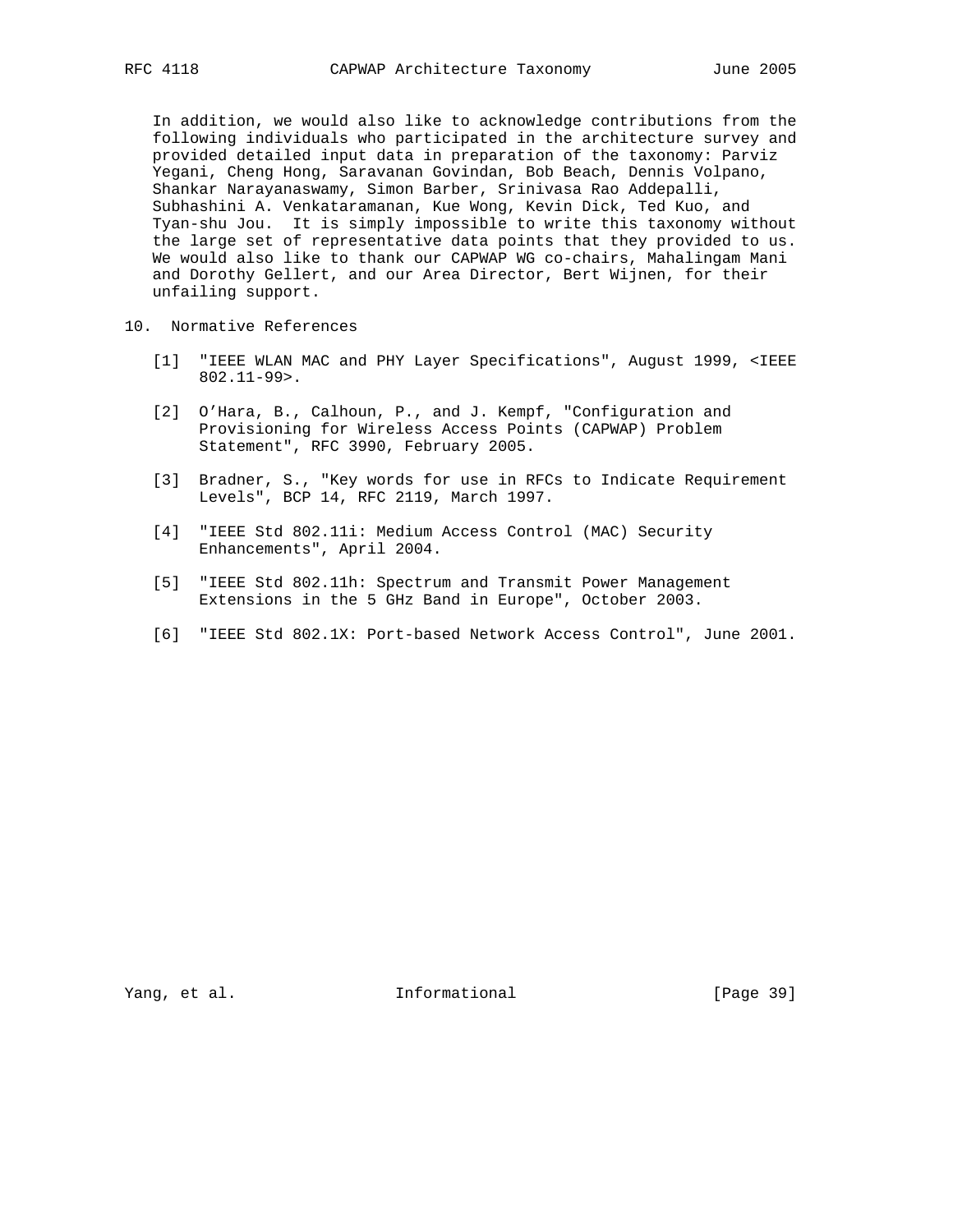Authors' Addresses

 L. Lily Yang Intel Corp. MS JF3 206, 2111 NE 25th Avenue Hillsboro, OR 97124

 Phone: +1 503-264-8813 EMail: lily.l.yang@intel.com

 Petros Zerfos UCLA - Computer Science Department 4403 Boelter Hall Los Angeles, CA 90095

 Phone: +1 310-206-3091 EMail: pzerfos@cs.ucla.edu

 Emek Sadot Avaya Atidim Technology Park, Building #3 Tel-Aviv 61131 Israel

 Phone: +972-3-645-7591 EMail: esadot@avaya.com

Yang, et al. 100 Informational 100 Informational [Page 40]